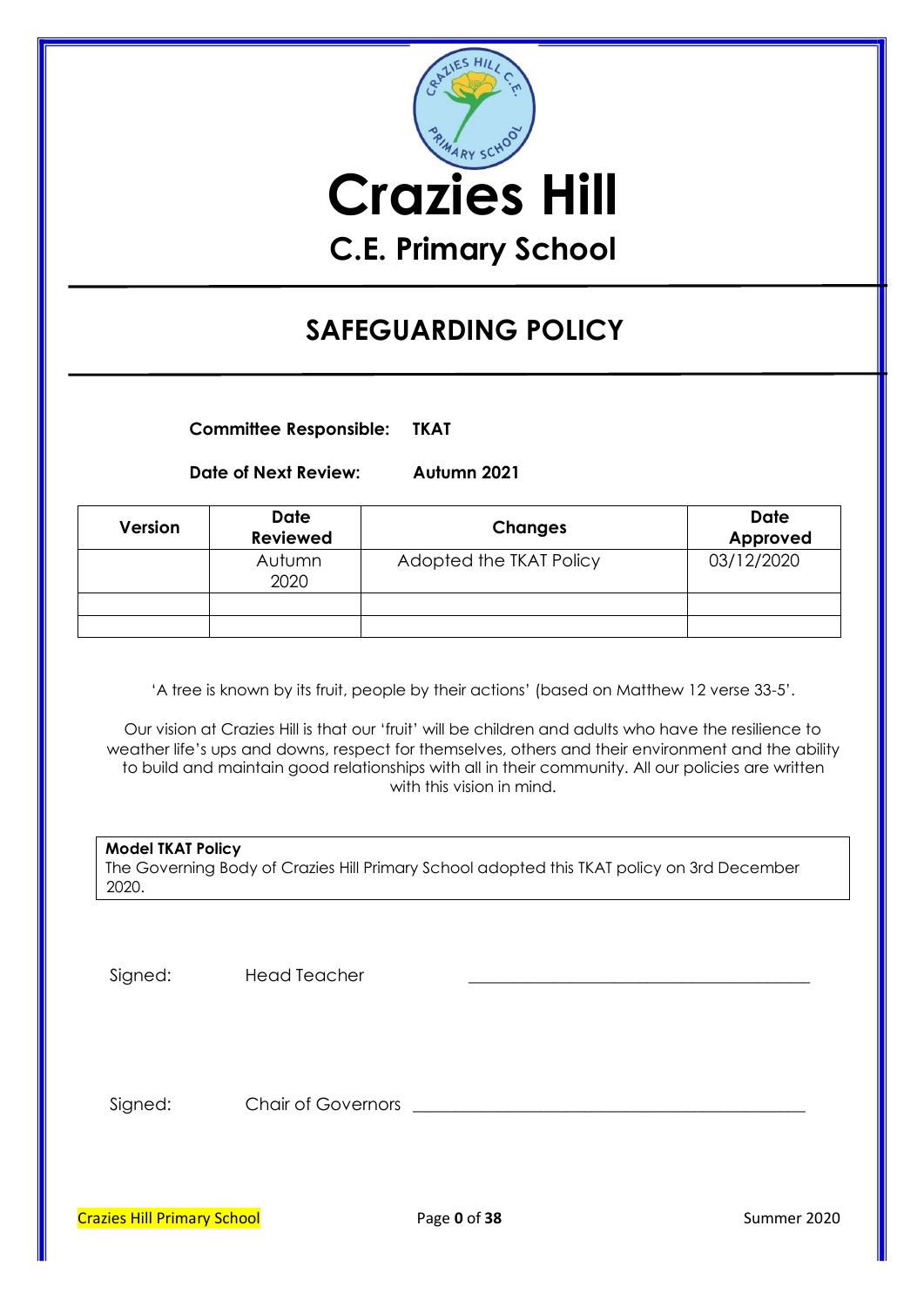

# Safeguarding Policy

Date: Autumn 2020

Review: Summer 2021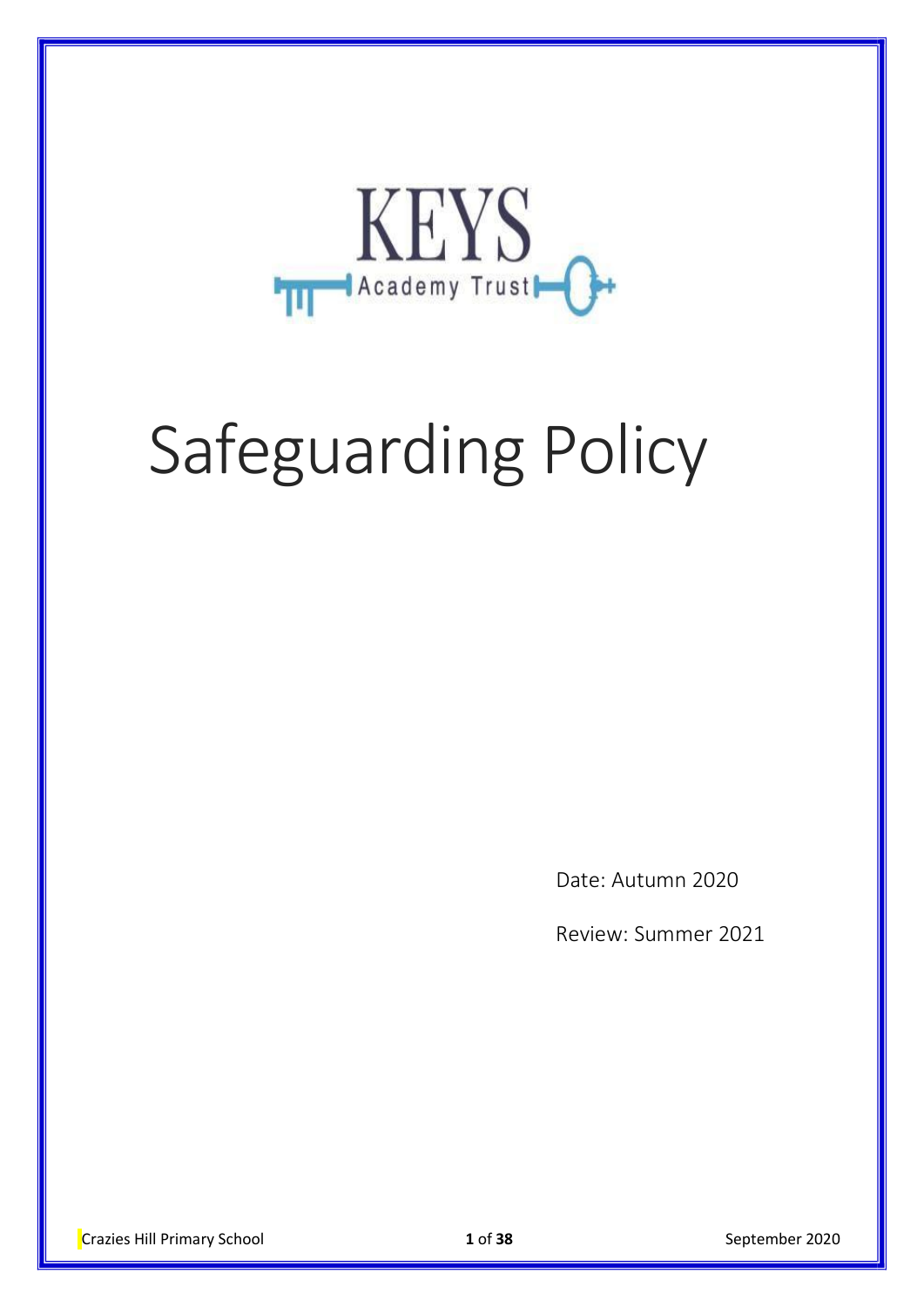#### **Crazies Hill CE Primary School**

# **WHOLE SCHOOL POLICY (including Early Years Foundation Stage) – SAFEGUARDING AND PROMOTING THE WELFARE OF CHILDREN AND YOUNG PEOPLE**

Crazies Hill CE Primary recognises its responsibilities for safeguarding children and protecting them from harm.

This Safeguarding Policy will be reviewed by the Sand C Committee of the Local Governing Body.

Date of last review: September 2020

Date of next review: September 2021

| <b>Role</b>                                                                 | <b>Name</b>                                                  | <b>Contact Details</b>                                              | <b>Date Training Undertaken</b> |
|-----------------------------------------------------------------------------|--------------------------------------------------------------|---------------------------------------------------------------------|---------------------------------|
| Designated<br>Governor for<br>Safeguarding                                  | Helga Lehman                                                 | hlehman@crazieshill.wokingha<br>m.sch.uk                            | 14.10.18                        |
| Senior<br>Designated<br>Person for<br>Safeguarding                          | Philippa Chan                                                | head@crazieshill.wokingham.sc<br>h.uk                               | 16.09.20<br>(Booked)            |
| Deputy<br>Designated<br>Person(s) for<br>Safeguarding                       | Jo Shell                                                     | Jshell@crazieshill.wokingham.s<br>ch.uk                             | 11.02.20                        |
| LA Safeguarding<br>Contact/LADO<br>(Local<br>Area Designated<br>Officer)    | Email;<br>LADO@wokingham.<br>gov.uk                          | 0118 974 6141                                                       |                                 |
| Referral and<br>Assessment<br>Team –<br>WBC Children's<br>Social<br>Care    | Email:<br>triage@wokingham.<br>gov.uk<br>MASH@achievingforch | 0118 908 8002<br>01628 683150                                       |                                 |
|                                                                             | ildren.org.uk RBWM<br>South Oxfordshire-<br>online form      | 01865 815843                                                        |                                 |
| <b>Berkshire West</b><br>Safeguarding<br>Children<br>Partnership<br>(BWSCP) | wscb@wokingham.g<br>ov.uk                                    | www.berkshirewestsafegu<br>ardingchildrenpartnership.<br>org.uk/scp |                                 |
| <b>ARC</b> Information<br>and Counselling<br>Service                        | 35 Reading Road<br>Wokingham<br><b>Berkshire RG41</b><br>1EG | http://www.arcweb.org.uk                                            |                                 |
| Chanel helpline                                                             |                                                              | 02073407264                                                         |                                 |

All parents/carers are made aware of the school's responsibilities in regard to safeguarding procedures through publication of the school's safeguarding policy on the school's website and a copy can be obtained from the school office.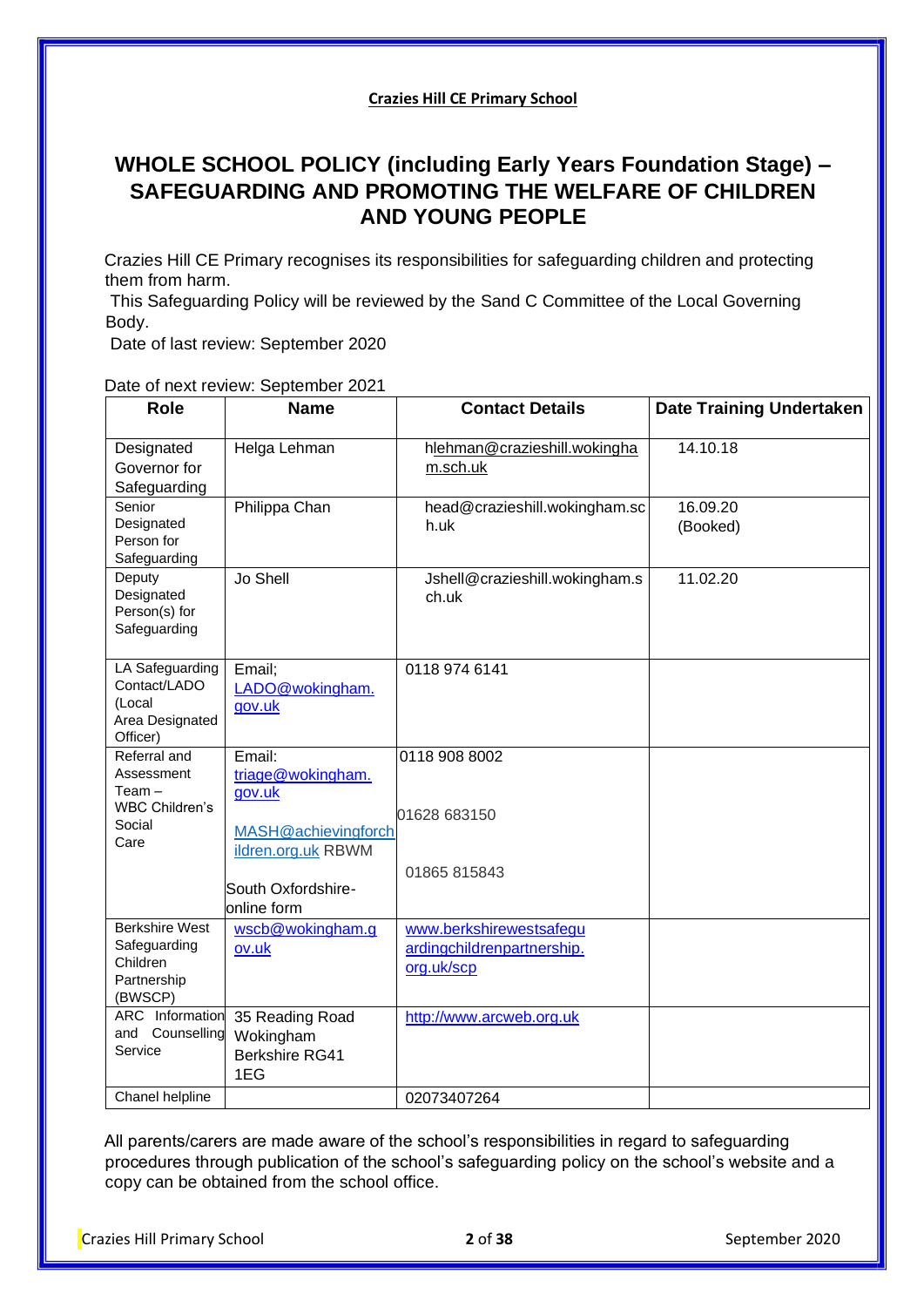# **Record of document changes**

| <b>Date</b> | Change |
|-------------|--------|
|             |        |
|             |        |
|             |        |
|             |        |
|             |        |
|             |        |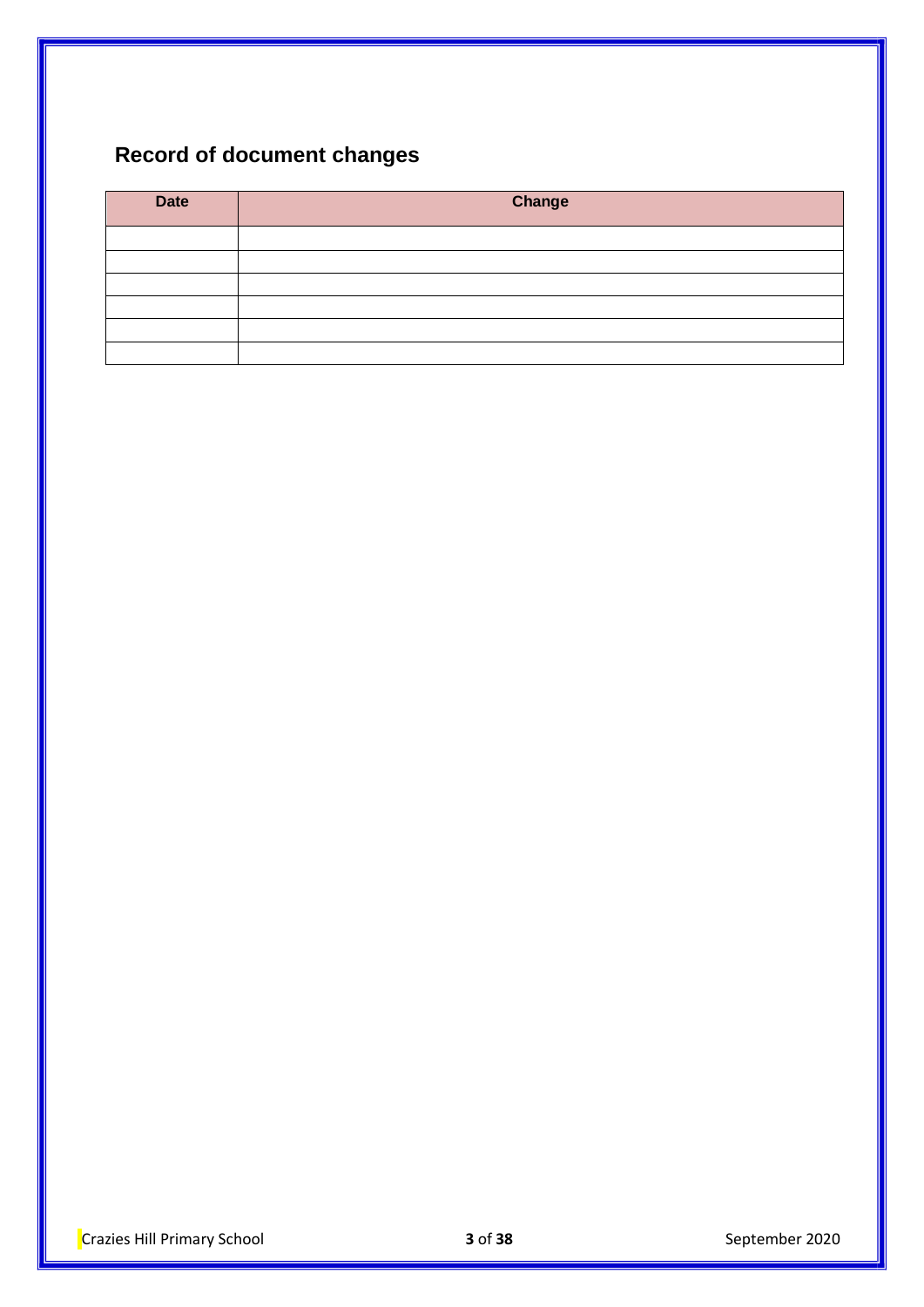# **CONTENTS**

# **Section**

| 1              | Introduction                                               | 5              |
|----------------|------------------------------------------------------------|----------------|
| 1.1            | <b>School Commitment</b>                                   | 5              |
| 1.2            | <b>Duties</b>                                              | 6              |
| $\overline{2}$ | <b>School Responsibilities</b>                             | $\overline{7}$ |
| 2.1            | Role and Responsibilities of Senior and Deputy Designated  | 7              |
|                | persons                                                    |                |
| 2.1.1          | <b>Referrals</b>                                           | 8              |
| 2.1.2          | <b>Raising Awareness</b>                                   | 8              |
| 2.1.3          | Training                                                   | 9              |
| 3              | Role and Responsibilities of Head Teacher                  | 10             |
| 4              | Role and Responsibilities of Governing Body                | 10             |
| 5              | <b>Identifying Concerns</b>                                | 11             |
| 6              | Confidentiality                                            | 11             |
| 7              | <b>Records and Monitoring</b>                              | 12             |
| 8              | <b>Supporting Children</b>                                 | 12             |
| 8.1            | Children missing from education                            | 13             |
| 8.2            | Mental health concerns                                     | 14             |
| 8.3            | Pupils with a social worker                                | 14             |
| 8.4            | Looked-after and previously looked-after children          | 14             |
| 8.5            | <b>Radicalisation and Extremism</b>                        | 15             |
| 8.6            | Forced Marriage (FM)                                       | 16             |
| 8.7            | <b>Female Genital Mutilation (FGM)</b>                     | 16             |
| 8.8            | <b>Domestic Abuse</b>                                      | 16             |
| 8.9            | <b>Child Sexual Exploitation (CSE)</b>                     | 17             |
| 8.10           | <b>Child Criminal Exploitation (CCE)</b>                   | 17             |
| 8.11           | Allegations of abuse made against other pupils             | 18             |
| 8.12           | Pupils with special educational needs and disabilities     | 19             |
| 9              | Recruitment                                                | 19             |
| 10             | Volunteers                                                 | 19             |
| 11             | <b>Safe Staff</b>                                          | 19             |
| 12             | <b>Conduct of Staff</b>                                    | 20             |
| 13             | <b>Supporting Staff</b>                                    | 20             |
| 14             | Images of Children and Young People                        | 21             |
| 15             | Before and After School Activities and Contracted Services | 22             |
| 16             | <b>Links to other School Policies</b>                      | 22             |
|                | Appendix 1 - Safeguarding Children Key Points              | 23             |
|                | Appendix 2 - Flowchart for Raising Concerns about a child  | 24             |
|                | Appendix 3 - Recognising Signs of Abuse                    | 25             |
|                | Appendix 4 - Honour Based Abuse                            | 30             |
|                | Appendix 5 - Specific safeguarding issues                  | 31             |
|                | Appendix 6 - Indicators of Vulnerability to Radicalisation | 32             |
|                | Appendix 7 - Dealing with allegations against staff        | 36             |
|                | Appendix 8 - Training                                      | 37             |
|                |                                                            |                |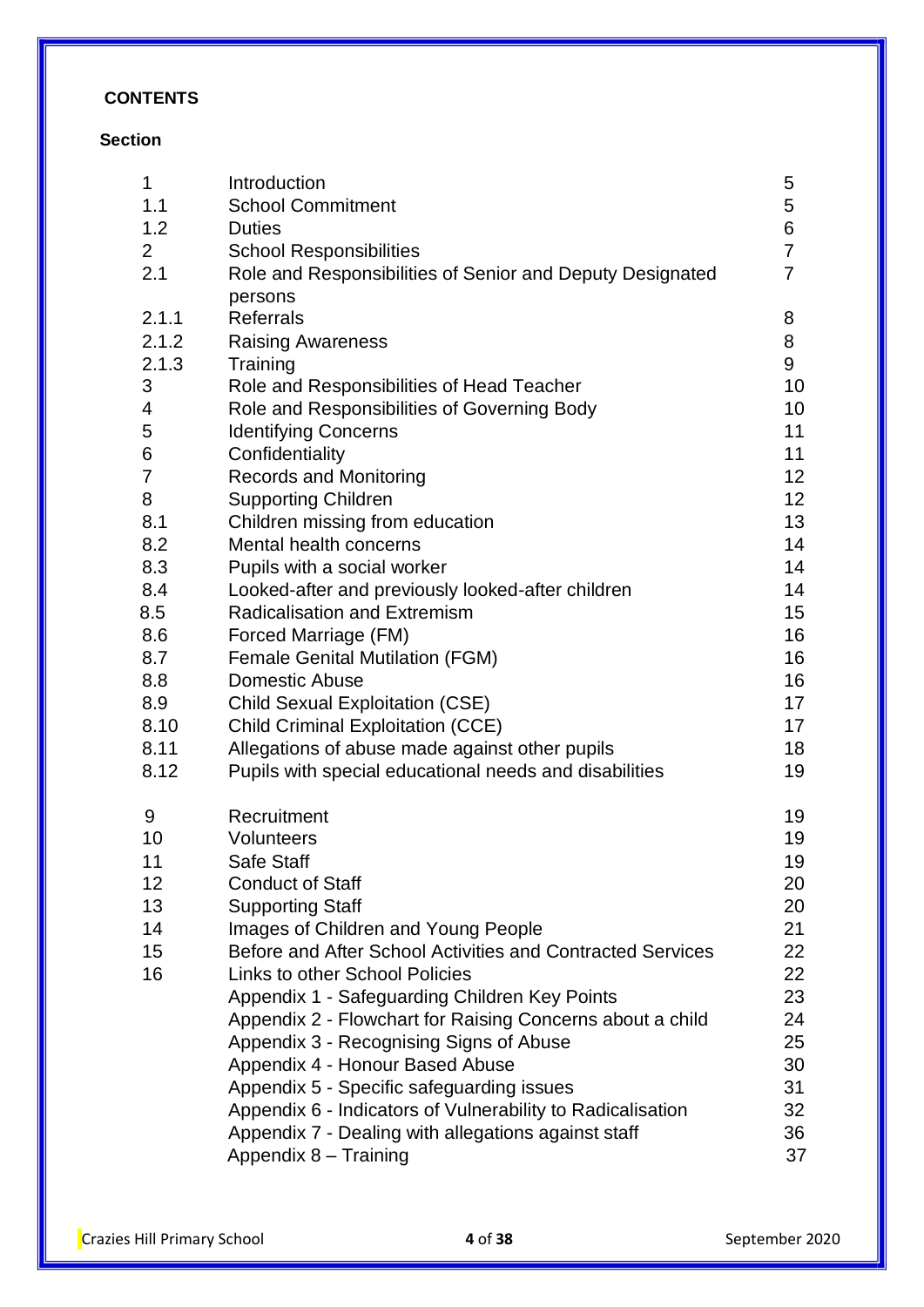# **1 Introduction**

#### **What is the difference between Safeguarding and Child Protection?**

Safeguarding and promoting the welfare of children is defined as:

- protecting children from maltreatment;
- preventing impairment of children's mental and physical health or development;
- ensuring children are growing up in circumstances consistent with the provision of safe and effective care;
- Taking action to enable all children to have the best outcomes;

Child Protection is a part of Safeguarding and promoting welfare. It refers to the activity that is undertaken to protect specific children who are suffering, or are likely to suffer, significant harm. Effective child protection is essential as part of wider work to safeguard and promote the welfare of children. However, all agencies and individuals should aim to proactively safeguard and promote the welfare of children so that the need for action to protect children from harm is reduced.

There are six main elements to our policy:

- Ensuring we practise safe recruitment in checking the suitability of staff and volunteers to work with children;
- Raising awareness of safeguarding children and child protection
- Equipping children with the skills needed to keep them safe;
- Developing and implementing procedures for identifying and reporting cases, or suspected cases of abuse;
- Supporting pupils who have been abused in accordance with his/her child protection plan;
- Establishing a safe environment in which children can learn and develop.

#### **1.1 School Commitment**

The school is committed to creating and maintaining a safe learning environment for children and young people, identifying where there are child welfare concerns and taking action to address them, in partnership with other agencies. This policy reflects the policies of the Berkshire West Safeguarding Children Partnership (BWSCP) who are responsible for developing policies and procedures for safeguarding and promoting the welfare of children in the area of the authority, including policies and procedures in relation to—

- (i) the action to be taken where there are concerns about a child's safety or welfare, including thresholds for intervention;
- (ii) training of persons who work with children or in services affecting the safety and welfare of children;
- (iii) recruitment and supervision of persons who work with children;
- (iv) investigation of allegations concerning persons who work with children;
- (v) safety and welfare of children who are privately fostered;
- (vi) co-operation with neighbouring children's services authorities and their Board partners;

- see page 1 for contact details.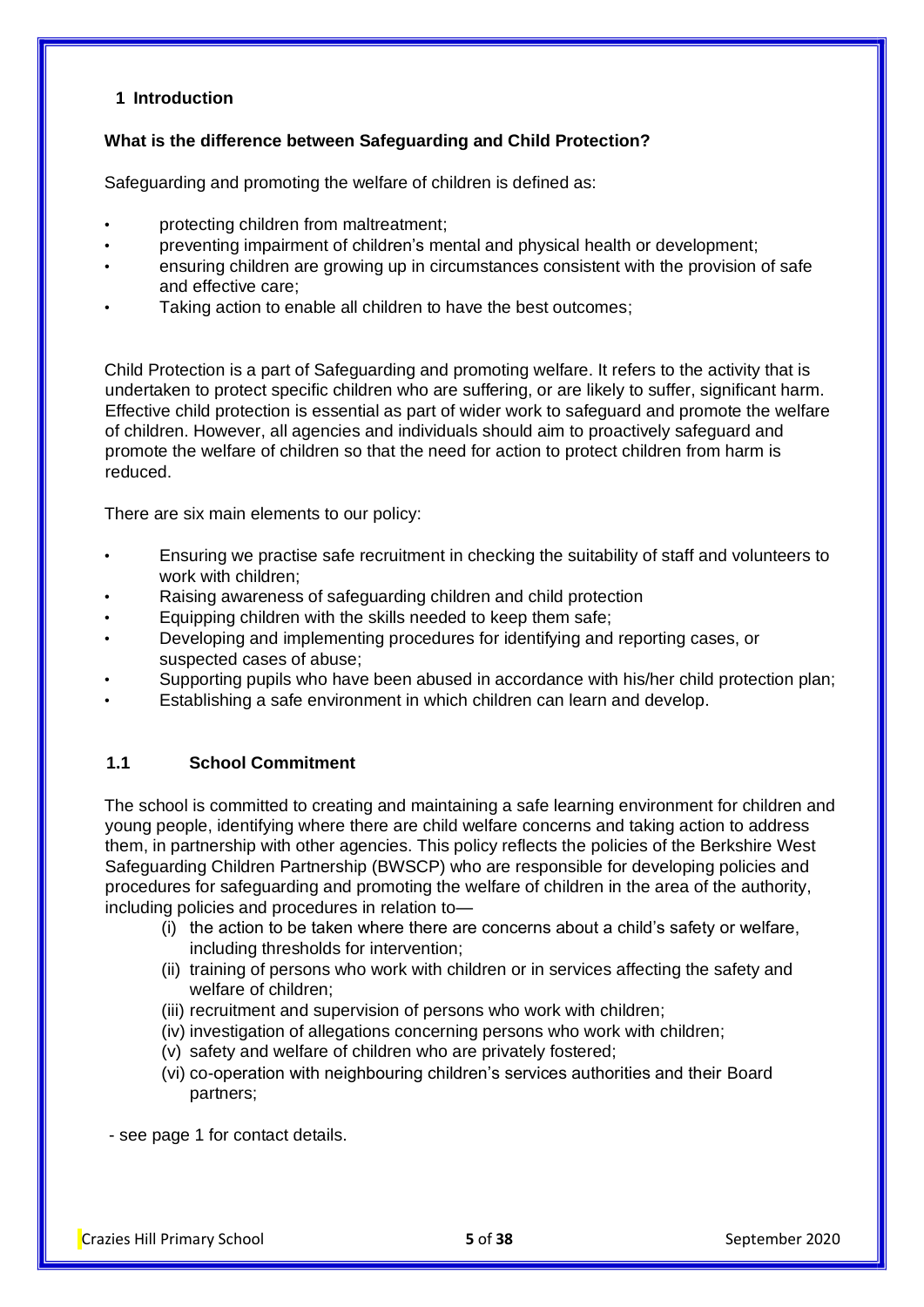The school will also contribute through the curriculum by developing children's understanding and awareness and promoting their resilience by providing a safe and secure environment within schools.

To create this safe environment, the school has certain statutory duties and responsibilities set out within:

- The Education Act, 2002, HM Guidance;
- Working Together to Safeguard Children, 2018;
- Keeping Children Safe in Education 2020 follow link

[https://www.gov.uk/government/publications/keeping](https://www.gov.uk/government/publications/keeping-children-safe-in-education--2)[-](https://www.gov.uk/government/publications/keeping-children-safe-in-education--2)[children](https://www.gov.uk/government/publications/keeping-children-safe-in-education--2)[-](https://www.gov.uk/government/publications/keeping-children-safe-in-education--2)[safe](https://www.gov.uk/government/publications/keeping-children-safe-in-education--2)[-](https://www.gov.uk/government/publications/keeping-children-safe-in-education--2)[in](https://www.gov.uk/government/publications/keeping-children-safe-in-education--2)[-](https://www.gov.uk/government/publications/keeping-children-safe-in-education--2)[education--](https://www.gov.uk/government/publications/keeping-children-safe-in-education--2)[2](https://www.gov.uk/government/publications/keeping-children-safe-in-education--2)

These duties are listed below:

#### **1.2 Duties**

To provide a safe Environment the Local Governing Body, Headteacher and the Senior Leadership Team of the school will:

- Ensure that everyone from the Designated Safeguarding Governor to the Senior Designated Person for Safeguarding and all members of the school community have appropriate safeguards and supports in place should they choose to raise safeguarding issues, however surprising these may be;
- Cultivate an ethos within the school community where all adults feel confident, competent, comfortable and supported to draw safeguarding issues to the attention of the Headteacher, the Senior Designated Person for safeguarding or the Designated Safeguarding Governor and are able to pose safeguarding questions with "respectful uncertainty" as part of their shared responsibility to safeguard children;
- Establish and maintain an environment where children feel secure, are encouraged to talk and are listened to;
- Ensure children know that there are adults in the school whom they can approach if they are worried;
- Ensure that every effort is made to establish effective working relationships with parents and colleagues from other agencies;
- Ensure all adults working with children are aware of the role of the Berkshire West Safeguarding Children Partnership (BWSCP);
- Include opportunities in the Personal, Social and Health Education (PSHE) curriculum for children to develop the skills they need to recognise and stay safe from abuse;
- Take all reasonable measures to ensure risks of harm to children's welfare are minimised;
- Take all appropriate actions to address concerns about the welfare of a child, working to local policies and procedures in full working partnership with agencies;
- Ensure robust safeguarding arrangements are in place and embedded in the daily life and practice of the school;
- Promote pupil health and safety;
- Promote safe practice and challenge unsafe practice;
- Ensure that procedures are in place to deal with allegations of abuse against staff and volunteers- see below:

*Keeping Children Safe in Education, part 4- Allegations of abuse made against teachers and other staff. (also set out within the Local Interagency Procedures)*

- Put in place and promote robust anti-bullying, including cyber bullying, strategies;
- Meet the health needs of children with medical conditions;
- Provide first aid;
- Maximise school security:

Crazies Hill Primary School **6** of **38** September 2020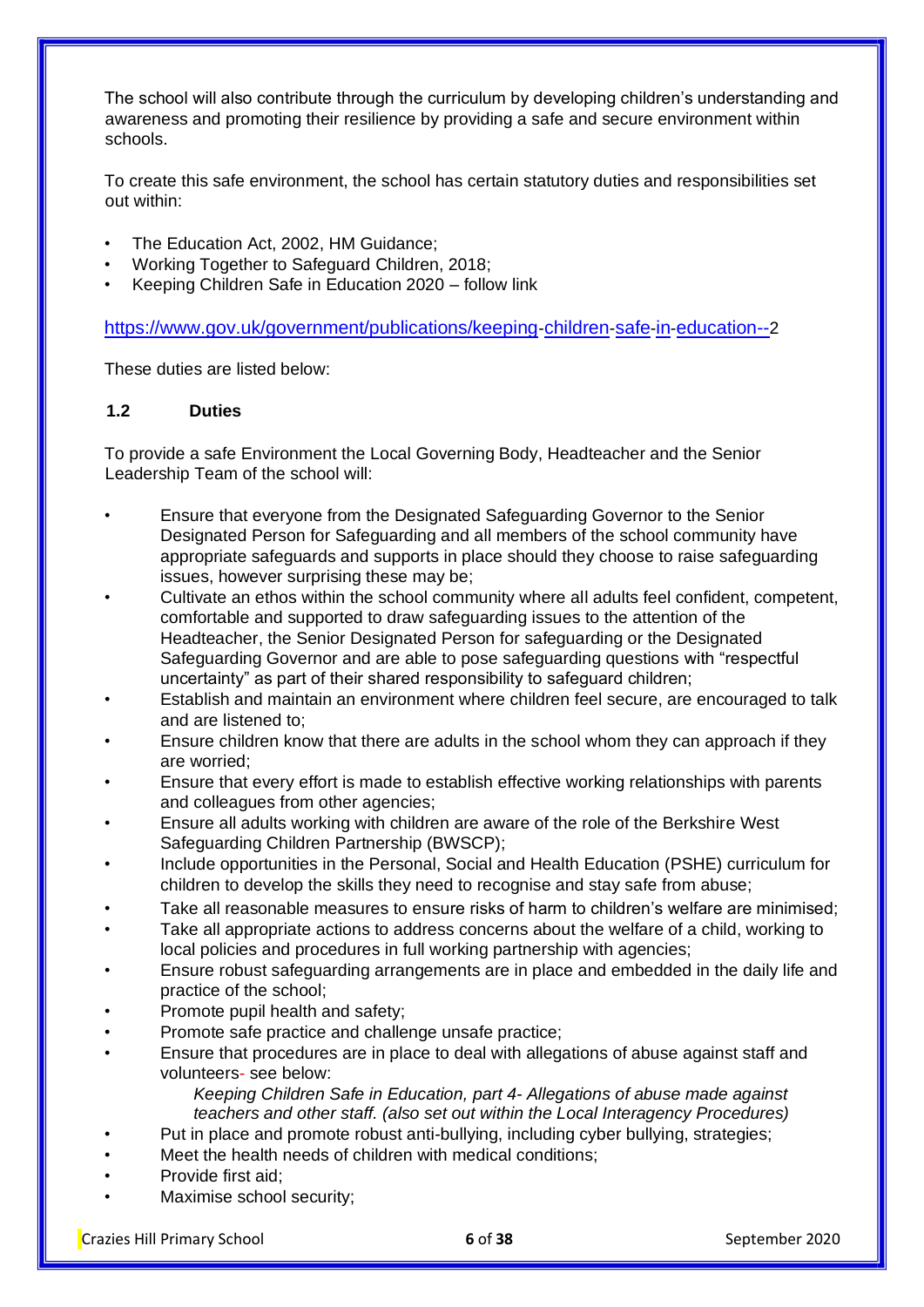- Tackle drugs and substance misuse;
- Provide support and planning for young people in custody and their resettlement back into the community;
- Work with all agencies with regard to missing children, anti social behaviour/gang activity and violence/knife crime in the community.
- Ensure all information is treated in the strictest of confidence and in accordance with relevant Data Protection legislation.

# **2 School Responsibilities**

The school will identify harm and maintain safety by:

- Everybody having a duty to safeguard children inside and outside the school environment including school trips, extended schools, activities and vocational placements;
- Involving parents and providing advice/guidance regarding safeguarding;
- Maintaining a child focus and listening to children;
- Recognising signs of concern, especially with children who may be vulnerable;
- Documenting and collating information on individual children to support early identification, referral and actions to safeguard;
- Taking appropriate actions to address concerns about a child's welfare in partnership with other organisations and safeguarding agencies;
- Informing all staff and volunteers who the Senior and Deputy Designated Safeguarding Persons are in school.
- Providing PSHE including raising awareness with children in what are and are not acceptable behaviours.

PSHE input will provide opportunities for children and young people to learn how to keep themselves safe, for example, by:

- The availability of advice and support in their local area and online;
- Recognising and managing risks in different situations, including on the internet:
- Judging what kind of physical contact is acceptable and unacceptable;
- Recognising when pressure from others, including people they know, threatens their personal safety and well-being (Reference Prevent Strategy, Safer internet use and CSE, FM, FGM)
- Developing effective ways of resisting pressure;
- Developing healthy relationships, including awareness of unhealthy relationships where domestic violence, bullying and abuse occur;
- Emphasising their personal safety and highlighting the risks of running away.

# **2.1 The roles and responsibilities of the Senior Designated Person and the Deputy Designated Person**

Members of the School's Leadership Team have been assigned to the roles of Senior Designated Person Philippa Chan and Deputy Designated Person Jo Shell for Safeguarding children. They have received appropriate training and support for the roles.

The Deputy will provide additional support to ensure the responsibilities for Safeguarding children are fully embedded within the school ethos and that specific duties are discharged. This will entail supporting the Senior Designated Person in dealing with referrals, attending Case Conferences and supporting the child/children.

We acknowledge the need for effective and appropriate communication between all members of staff in relation to safeguarding pupils. The Designated Person will ensure a structured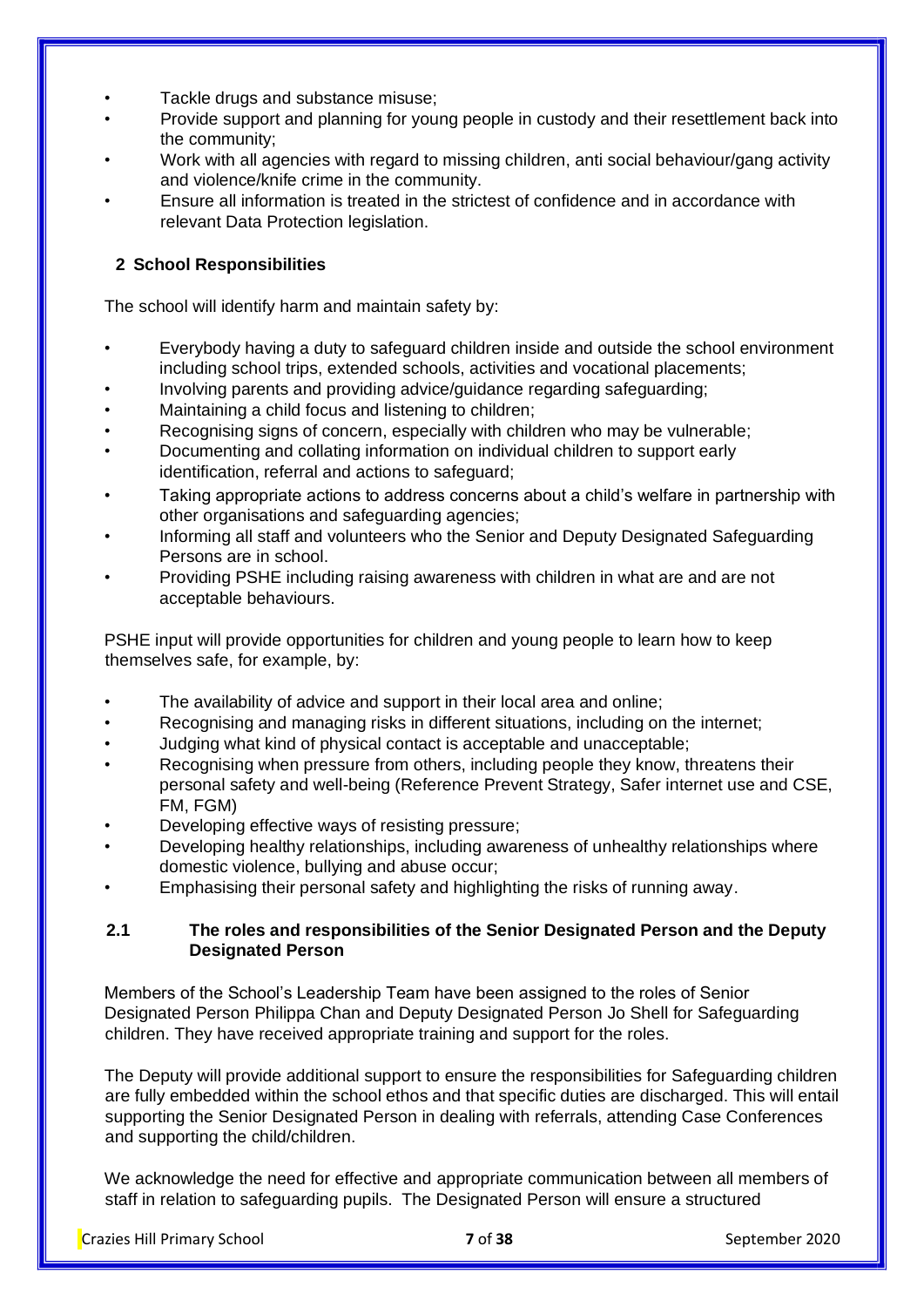procedure within the school, which will be followed in cases of suspected abuse. Concerns will be recorded using the secure online monitoring tool called CPOMS. If staff do not have access to IT equipment concerns can be recorded using a safeguarding form which is available in the Headteacher's Office.

# **The Senior Designated Person and the Deputy Designated Person are responsible for the following:**

# **2.1.1 Referrals**

- Referring cases of suspected abuse or allegations to the relevant investigating agencies; Concerns about a child not involving allegations of abuse by a member of staff should be referred to the WBC Referral and Assessment Team at WBC Social Care – see page 1 for contact details.
- The Senior Designated Person is not responsible for dealing with allegations made against members of staff. This is the responsibility of the Executive Head Teacher/Headteacher
- who will inform the LA Local Authority Designated Officer (LADO).
- Acting as a source of support, advice and expertise within the school when deciding whether to make a referral by liaising with relevant agencies;
- Liaising with the Headteacher (where the Senior Designated Person role is not carried out by the Headteacher) to inform him/her of any issues and ongoing investigations. The Senior Designated Person will ensure there is always cover for this role
- Ensuring that a systematic means of monitoring children known or thought to be at risk of harm, is in place and that the school contributes to assessments of need and supports multi agency plans for those children;

#### **2.1.2 Raising Awareness**

- Working with the local governing body to ensure that the School's Safeguarding Policy is updated and reviewed annually;
- Ensuring that, in order to avoid conflict later, parents are aware that referrals may be made and of the role of the School;
- Ensuring that when children leave the school, their Child Protection File is discussed as soon as possible with the Senior Designated Person at the new school;
- Making sure that the Child Protection File is transferred separately from the main pupil file; It should be posted recorded delivery to the Senior Designated Person at the new school, unless the child is leaving year 11 to go to a further education setting, in which case the file should be retained by the current school for a period stipulated in current statutory quidance.
- Where the new school is not known, alerting the Education Welfare Officer at Wokingham Borough council (WBC) so that the child's name can be included on the data base for missing pupils;
- Cascading safeguarding advice and guidance issued by the Berkshire West Safeguarding Children Partnership (BWSCP) which can be found at: [www.berkshirewestsafeguardingchildrenpartnership.org.uk/scp](http://www.berkshirewestsafeguardingchildrenpartnership.org.uk/scp)

#### **2.1.3 Training**

The Senior Designated Person and the Deputy Designated Person will attend appropriate training or carry out online training within the timeframes as noted in Keeping Children Safe in Education and other relevant guidance, in order to:

Crazies Hill Primary School **8** of **38** September 2020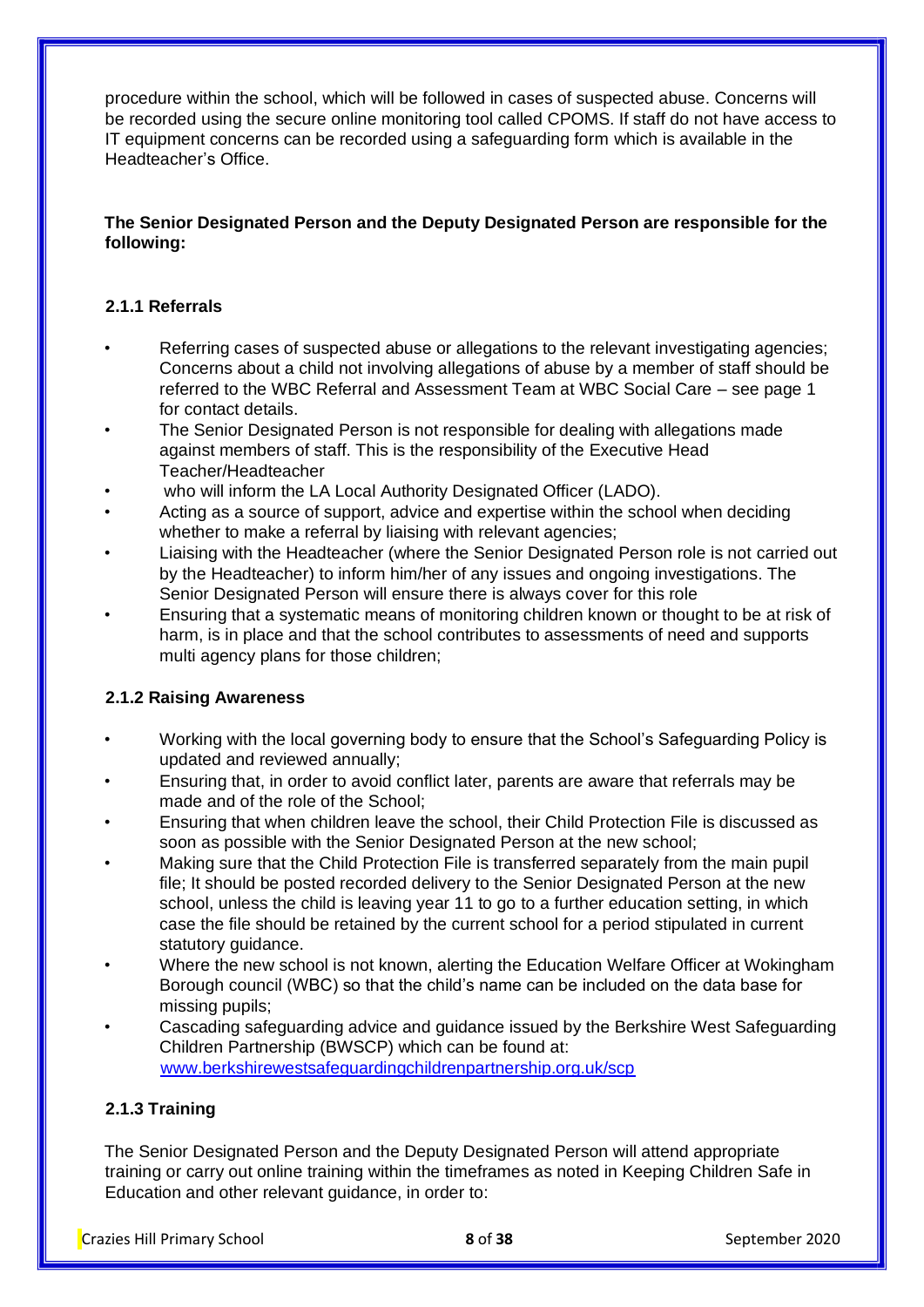- Recognise how to identify signs of abuse and when it is appropriate to make a referral;
- Have a working knowledge of Wokingham Safeguarding Children Board (WSCB) Levels of Need and Intervention Thresholds Document: [www.berkshirewestsafeguardingchildrenpartnership.org.uk/scp/wokingham/wokinghamsht](http://www.berkshirewestsafeguardingchildrenpartnership.org.uk/scp/wokingham/wokinghams-levels-of-need-and-threshold-guidance) [tp://www.berkshirewestsafeguardingchildrenpartnership.org.uk/scp/wokingham/wokingha](http://www.berkshirewestsafeguardingchildrenpartnership.org.uk/scp/wokingham/wokinghams-levels-of-need-and-threshold-guidance) [ms-levels-of-need-and-threshold-guidancelevels-of-need-and-threshold-guidance](http://www.berkshirewestsafeguardingchildrenpartnership.org.uk/scp/wokingham/wokinghams-levels-of-need-and-threshold-guidance)
- How to make a referral to Wokingham Borough Council Referral and Assessment Team and what to include;
- how a child protection case conference is conducted, how to provide a report and be able to attend and contribute effectively to these when required to do so;
- Be able to keep detailed, accurate and secure written records of referrals/concerns.

The Senior and Deputy Designated Persons will ensure staff receive appropriate Safeguarding training, if necessary from an external provider. Safeguarding is a regular agenda item on all staff meetings to ensure that up to date information with regard to strategies such as Prevent are shared and discussed in open forms. On line training is also used to further enhance knowledge and understanding.

#### **Free on line training** can be accessed at:

- PREVENT [http://course.ncalt.com/Channel\\_General\\_Awareness/01/index.html](http://course.ncalt.com/Channel_General_Awareness/01/index.html)
- CSE<http://www.safeguardingchildrenea.co.uk/resources/keep-them-safe/>
- FGM [https://www.virtual-college.co.uk/resources/free-courses/recognising-and](https://www.virtual-college.co.uk/resources/free-courses/recognising-and-preventing-fgm)[preventinghttps://www.virtual-college.co.uk/resources/free-courses/recognising-and](https://www.virtual-college.co.uk/resources/free-courses/recognising-and-preventing-fgm)[preventing-fgmfgm](https://www.virtual-college.co.uk/resources/free-courses/recognising-and-preventing-fgm)

All staff will be expected to undergo induction training on Safeguarding and refresher training every 2 years, to enable them to fulfil their safeguarding responsibilities effectively:

All staff and volunteers, especially new or part-time staff who may work with different educational settings, will receive basic safeguarding information ("What to do if you're worried a child is being abused" document):

[https://assets.publishing.service.gov.uk/government/uploads/system/uploads/attachment](https://assets.publishing.service.gov.uk/government/uploads/system/uploads/attachment_data/file/419604/What_to_do_if_you_re_worried_a_child_is_being_abused.pdf)  data/file/419604/What to do if you re worried a child is being abused.pdf and a copy of part 1- Keeping Children safe in Education:

[https://assets.publishing.service.gov.uk/government/uploads/system/uploads/attachment](https://assets.publishing.service.gov.uk/government/uploads/system/uploads/attachment_data/file/828587/Keeping_children_safe_in_education_part_one.pdf)  [\\_data/file/828587/Keeping\\_children\\_safe\\_in\\_education\\_part\\_one.pdf](https://assets.publishing.service.gov.uk/government/uploads/system/uploads/attachment_data/file/828587/Keeping_children_safe_in_education_part_one.pdf)

- induction training will ensure that staff
	- $\circ$  have an overview of the organisation
	- o understand its purpose, values, services and structure
	- o are able to recognise/identify signs of abuse which may include:
		- significant changes in children's behaviour:
		- **•** deterioration in children's general well-being;
		- unexplained bruising, marks or signs of possible abuse or neglect;
			- children's comments which give cause for concern;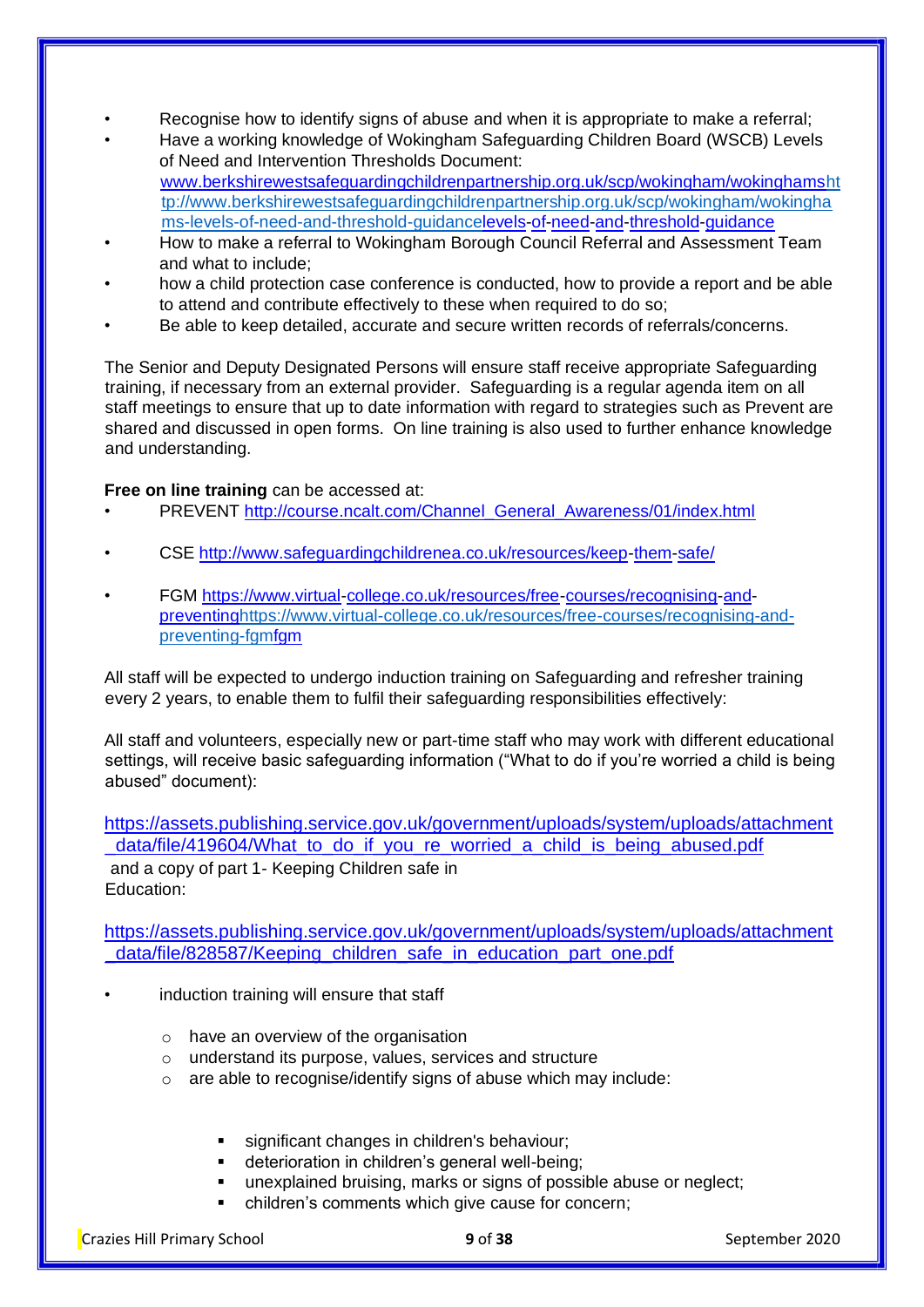- any reasons to suspect neglect or abuse outside the setting, for example in the child's home; and/or
- inappropriate behaviour displayed by other members of staff, or any other person working with the children. For example, inappropriate sexual comments; excessive one-to-one attention beyond the requirements of their usual role and responsibilities; or inappropriate sharing of images.
- o know that they must report any concerns immediately they arise
- o understand confidentiality issues.

#### **3 Roles and Responsibilities of the Headteacher/Head of School**

The /Headteacher/Head of School will ensure that:

- The policies and procedures adopted by the Local Governing Body are fully implemented, and followed by all staff so that everyone knows what to do if concerned about a child;
- Sufficient resources and time are allocated to enable the Senior and Deputy Designated Persons and other staff to discharge their responsibilities, including taking part in strategy discussions and other inter-agency meetings, and contributing to the assessment of children;
- All staff and volunteers feel able to raise concerns about poor or unsafe practice in regard to children, and such concerns are addressed sensitively and effectively in a timely manner in accordance with agreed whistle-blowing policies;
- They personally and other senior leaders undertake safer recruitment training in order to comply with the statutory requirement to have a trained person on every recruitment panel.
- Allegations against a member of staff are investigated and referred to the LA Local Authority Designated Officer (LADO) if appropriate.

# **4 Roles and Responsibilities of the Governing Body**

The Governing body is collectively responsible for the school's safeguarding arrangements. The Designated Safeguarding Governor, Helga Lehman will undertake initial half a day Safeguarding training and refresher training every 3 years. Ideally, all governors will undertake the half day Safeguarding training or appropriate e-learning training. All Governors will undertake an enhanced DBS check.

Allegations of abuse made against the Headteacher are reported to the Chair or Vice Chair of Governors, and referred to the LA Local Area Designated Officer (LADO).

The Governing Body will ensure that:

- Safeguarding arrangements are fully embedded within the school's ethos and reflected in the school's day to day safeguarding practices;
- Sufficient governors are trained in safer recruitment practices that appointments to the senior leadership team can be adequately supported;
- The school has effective policies and procedures in place in accordance with this policy, and school's compliance with them is monitored;
- There are policies and procedures in place for dealing with complaints and/or allegations against staff and any subsequent staff disciplinary hearings.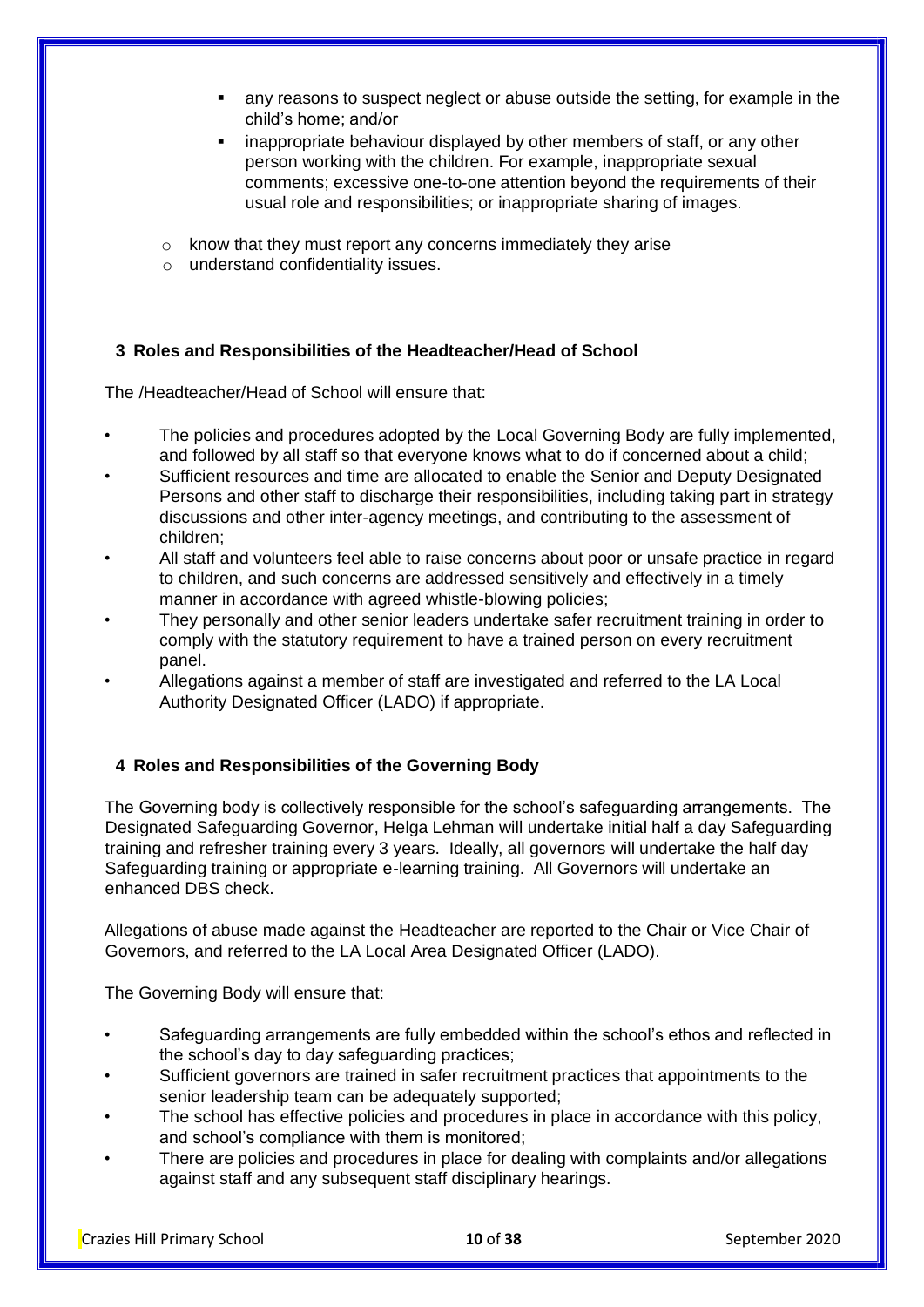- There is a Designated Safeguarding Governor to champion safeguarding issues within the school, to liaise with the Headteacher, and to provide information and reports to the Governing Body. The Designated Safeguarding Governor is able to confide in and be supported by the Chair of Governors;
- The Headteacher, and all staff who work with children, will undertake a Safeguarding training course/e-learning every two years as a minimum.
- The Senior and Deputy Designated Persons are trained and will undertake a DSL training course/e-learning every two years as a minimum.
- Temporary staff, volunteers and other regular visitors to the school who work with children are made aware of the school's arrangements for safeguarding and their responsibilities.

#### **5 Identifying Concerns**

All members of staff, volunteers and governors must know how to identify and respond to safeguarding or child protection concerns whether they are the result of a direct disclosure or not.

Where a child discloses abuse, they must be familiar with procedures to be followed as below:

If a child chooses to tell someone in school about alleged abuse, that person will support the child as follows:

- Establish the key facts in language that the child understands, using the child's words;
- Clarify that no promises will be made to the child e.g. to keep secrets and inform the child that this information will now have to be passed on;
- Stay calm and be available to listen with the utmost care to what the child is saying;
- Question normally, without pressurising, using only open questions. **Leading questions should be avoided. Particularly if it is believed a crime may have been committed any questioning should be limited to establishing whether immediate protection is required and the next course of action to be taken.**
- Avoid putting words into the child's mouth but note the main points carefully;
- Re-assure the child that they were right to inform you;
- Write a full record signed, dated, timed of what the child did, said etc.;
- Immediately inform the Senior or Deputy Designated Person unless the disclosure has been made to them, following agreed procedures and referrals as appropriate.

#### **6 Confidentiality**

While it is recognised that all matters relating to safeguarding individual children are confidential, a member of staff, governor or volunteer, if confided in by a pupil, must never guarantee confidentiality to that pupil.

Where there is a Child Protection concern it will be passed immediately to the Senior Designated Person who will contact the Local Authority Designated Officer (LADO) if appropriate- see page 1 for contact details

The parents of the child should be informed immediately unless it is felt that this would not be in the best interests of the child, would place them at further risk or where it is believed a crime may have been committed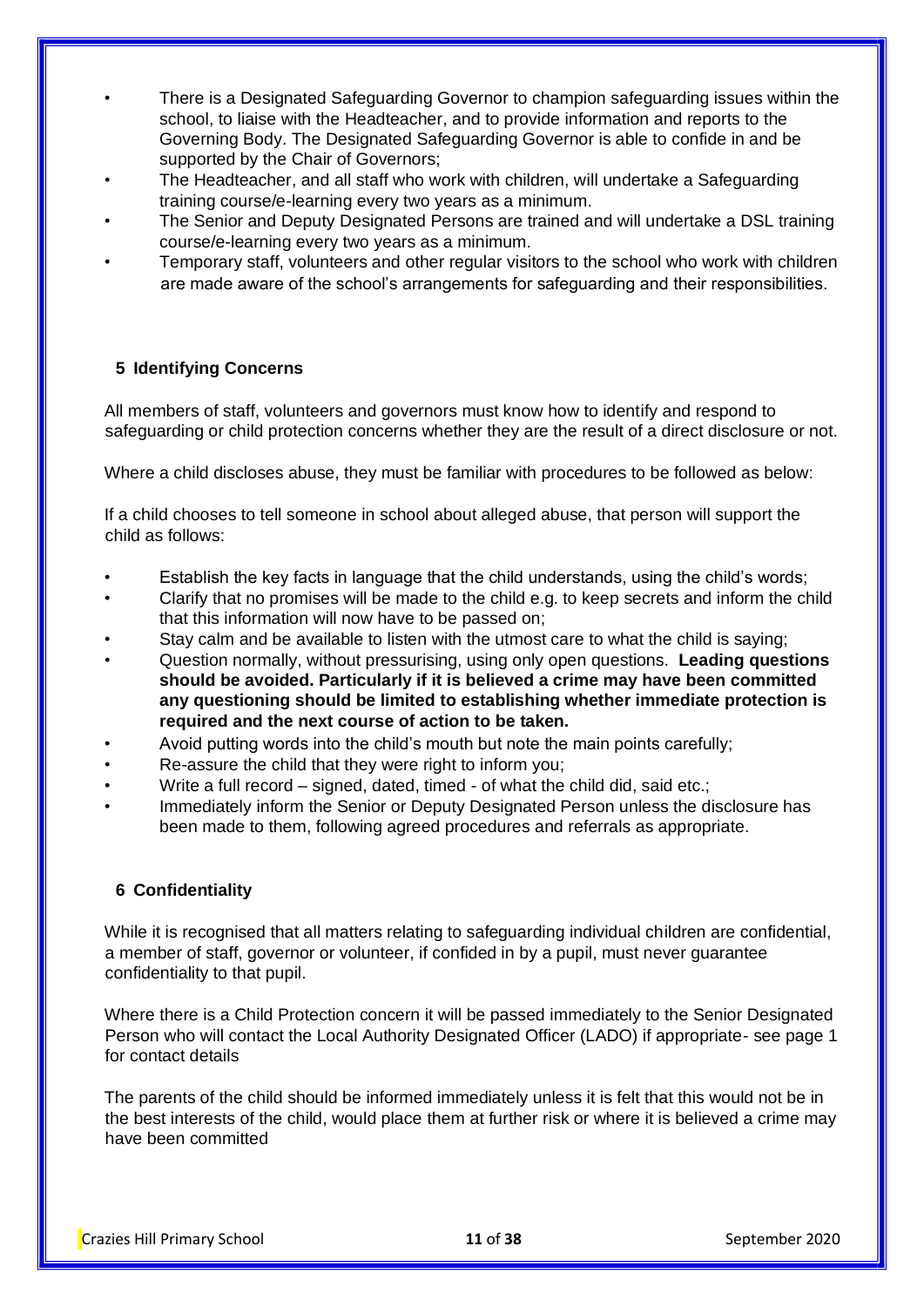The Headteacher or Senior or Deputy Designated Person will disclose personal information about a pupil, including the level of involvement of other agencies, to other members of staff only on a 'need to know' basis.

All staff must be aware that they have a professional responsibility to share information with other agencies in order to safeguard children.

#### **7 Records and Monitoring**

Any concerns about a child will be recorded in writing within 24 hours. All records must provide a factual, evidence-based account. Accurate recording of actions should be made. Records will be signed, dated and where appropriate witnessed.

Hard copies of records or reports relating to Child Protection concerns will be kept in a separate, confidential file, securely stored away from the main pupil file. The main pupil file could have, for example, a red C in the top right hand corner to denote the existence of a separate file. Schools may hold some electronic records, for example, a record of concern log or the multi agency referral form or a central list of those pupils who have a child protection plan in place. Authorisation to access these electronic records will be controlled by the Senior Designated Officer.

The school will keep written records of concerns about children, even where there is no need to refer the matter immediately. These records will be kept within the separate confidential file. Records will be kept up to date and reviewed regularly. Original notes will be retained as evidence if there are criminal proceedings arising from current or historical allegations of abuse or neglect.

Timely and accurate recording will take place when there are any issues regarding a child. A record of each and every episode/incident/concern/activity regarding that child, including telephone calls to other professionals, needs to be recorded in chronological order and kept within the confidential file for that child. Support and advice will be sought from Social Care or the Local Area Designated Officer, whenever necessary.

If the child moves to another setting the Child Protection file should be sent, by registered post immediately to the Senior Designated Person at the new setting, making sure that the Child Protection file is transferred separately from the main pupil file. There must be liaison between the two Senior Designated Persons in order to ensure a smooth and safe transition for the child.

Where the new school is not known the Educational Welfare Officer at WBC should be informed so that the child can be included on the data base for missing pupils.

The school processes any personal data collected during the safeguarding process in accordance with its data protection policy. Further details can be found in the Privacy Notice on the school's website. Any data collected is held securely and accessed by, and disclosed to, individuals only for the purposes of completing the safeguarding procedure.

#### **8 Supporting children**

We recognise that the school plays a significant part in the prevention of harm to our children by providing good lines of communication with trusted adults, supportive friends and an ethos of protection. We recognise that children who are abused or witness violence may feel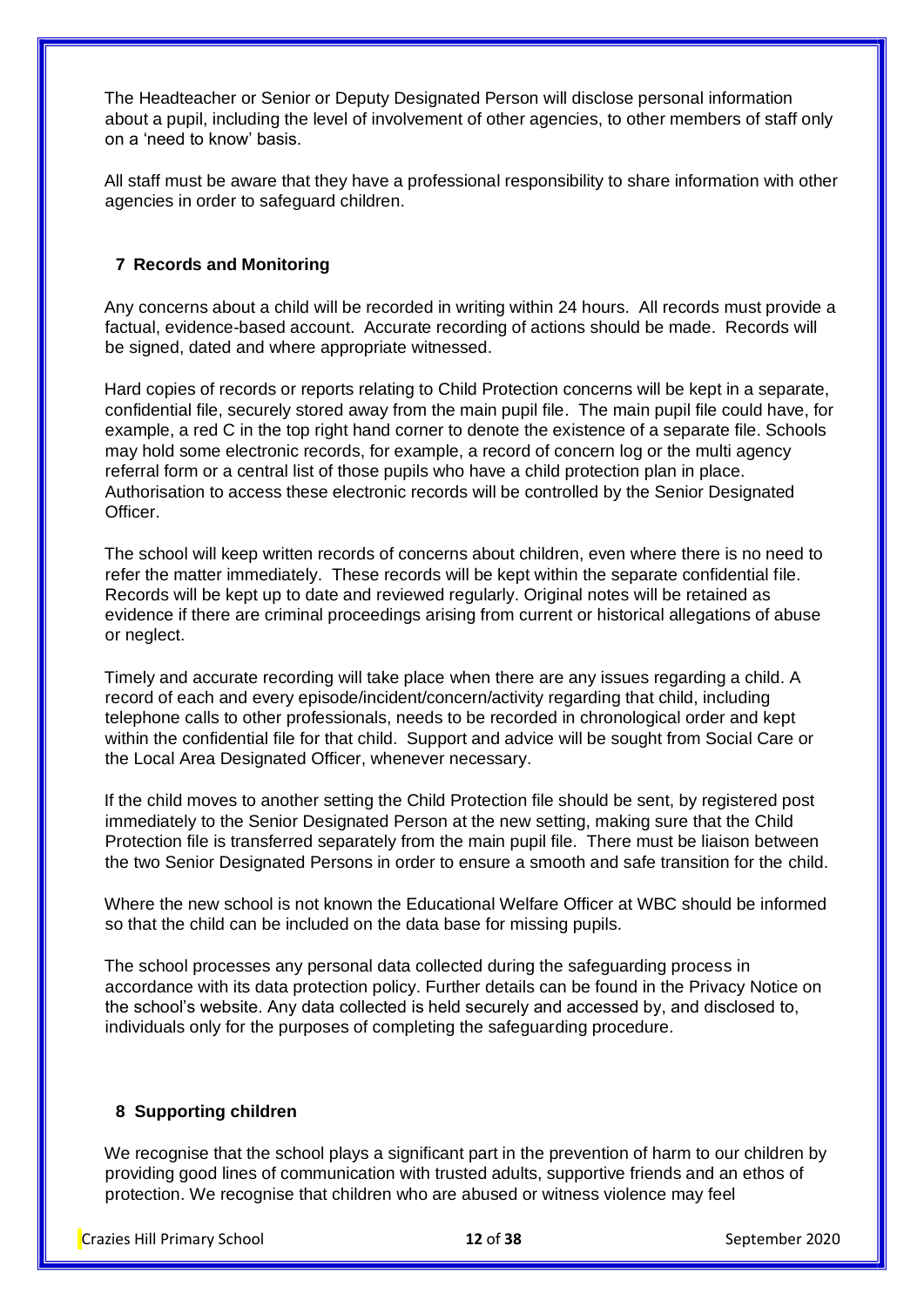helplessness, humiliation and some sense of blame and that their behaviour may be challenging or defiant, or they may be withdrawn. We appreciate that school may be the only stable, secure and predictable element in the lives of children at risk.

We will endeavour to support our pupils through:

- Working to establish and maintain an ethos where children feel secure and are encouraged to talk and are always listened to;
- Ensuring that all pupils know there is an adult in the school whom they can approach if they are worried or in difficulty;
- 1:1 nurture work with Learning Mentors and the opportunity to talk to an adult of their choice at any time;
- Regular consultation with children e.g. through questionnaires, participation in anti-bullying assemblies and presentations, monitor playground incidents;
- Including safeguarding across the curriculum, including PSHE, opportunities which equip children with the skills they need to stay safe from harm and to know to whom they should turn for help. In particular, this will include anti-bullying work, e-safety, road safety, pedestrian and cycle training. Also focussed work in Year 6 to prepare for transition to Secondary school and more personal safety/independent travel; Liaison with other agencies that support the pupil, such as Social Services, Foundry College and Education Psychology Service;
- Ensuring all staff are aware of school guidance for their use of mobile technology and have discussed safeguarding issues around the use of mobile technologies and their associated risks.
- Implementation of the school Positive Behaviour Policy which is aimed at supporting vulnerable pupils. The school will ensure that the pupil knows that some behaviour is unacceptable but they are nonetheless valued and are not to be blamed for any abuse which has occurred;
- Ensuring that, where a pupil subject to a child protection plan leaves, their information is transferred to the new school immediately and that the child's social worker is informed.

#### **8.1 Children missing from education**

A child going missing from education, particularly repeatedly, can be a warning sign of a range of safeguarding issues. This might include abuse or neglect, such as sexual abuse or exploitation or child criminal exploitation, or issues such as mental health problems, substance abuse, radicalisation, FGM or forced marriage.

There are many circumstances where a child may become missing from education, but some children are particularly at risk. These include children who:

- > Are at risk of harm or neglect
- > Are at risk of forced marriage or FGM
- Come from Gypsy, Roma, or Traveller families
- > Come from the families of service personnel
- **>** Go missing or run away from home or care
- Are supervised by the youth justice system
- > Cease to attend a school
- Come from new migrant families

We will follow our procedures for unauthorised absence and for dealing with children who go missing from education, particularly on repeat occasions, to help identify the risk of abuse and neglect, including sexual exploitation, and to help prevent the risks of going missing in future. This includes informing the local authority if a child leaves the school without a new school being named, and adhering to requirements with respect to sharing information with the local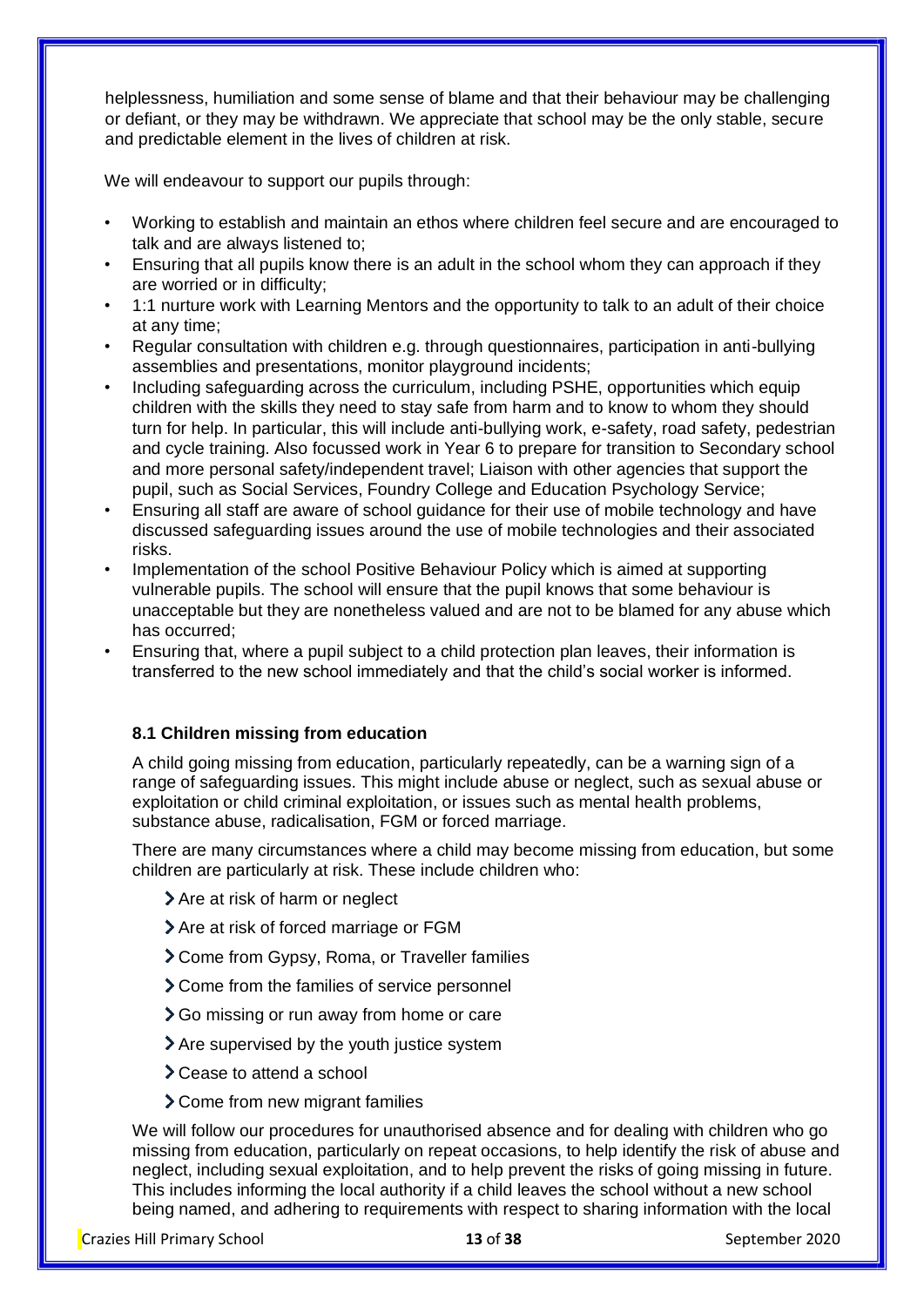authority, when applicable, when removing a child's name from the admission register at nonstandard transition points.

If a staff member suspects that a child is suffering from harm or neglect, we will follow local child protection procedures, including with respect to making reasonable enquiries. We will make an immediate referral to the local authority children's social care team, and the police, if the child is suffering or likely to suffer from harm, or in immediate danger.

#### **8.2 Mental health concern**

Mental health problems can, in some cases, be an indicator that a child has suffered or is at risk of suffering abuse, neglect or exploitation.

Staff will be alert to behavioural signs that suggest a child may be experiencing a mental health problem or be at risk of developing one.

If you have a mental health concern about a child that is also a safeguarding concern, take immediate action by following the steps in section 7.4.

If you have a mental health concern that is **not** also a safeguarding concern, speak to the Designated Safeguarding Person to agree a course of action.

All staff can complete a referral for nurture/mental Health support. The forms are stored on the h drive and are available from the office.

#### **8.3 Pupils with a social worker**

Pupils may need a social worker due to safeguarding or welfare needs. We recognise that a child's experiences of adversity and trauma can leave them vulnerable to further harm as well as potentially creating barriers to attendance, learning, behaviour and mental health.

The DSL and all members of staff will work with and support social workers to help protect vulnerable children.

Where we are aware that a pupil has a social worker, the DSL will always consider this fact to ensure any decisions are made in the best interests of the pupil's safety, welfare and educational outcomes. For example, it will inform decisions about:

- Responding to unauthorised absence or missing education where there are known safeguarding risks
- The provision of pastoral and/or academic support

#### **8.4. Looked-after and previously looked-after children**

We will ensure that staff have the skills, knowledge and understanding to keep looked-after children and previously looked-after children safe. In particular, we will ensure that:

- Appropriate staff have relevant information about children's looked after legal status, contact arrangements with birth parents or those with parental responsibility, and care arrangements
- The DSL has details of children's social workers and relevant virtual school headteachers

The Headteacher, Philippa Chan is responsible for promoting the educational achievement of looked-after children and previously looked-after children in line with [statutory guidance.](https://www.gov.uk/government/publications/designated-teacher-for-looked-after-children)

The designated teacher is appropriately trained and has the relevant qualifications and experience to perform the role.

As part of their role, the designated person will: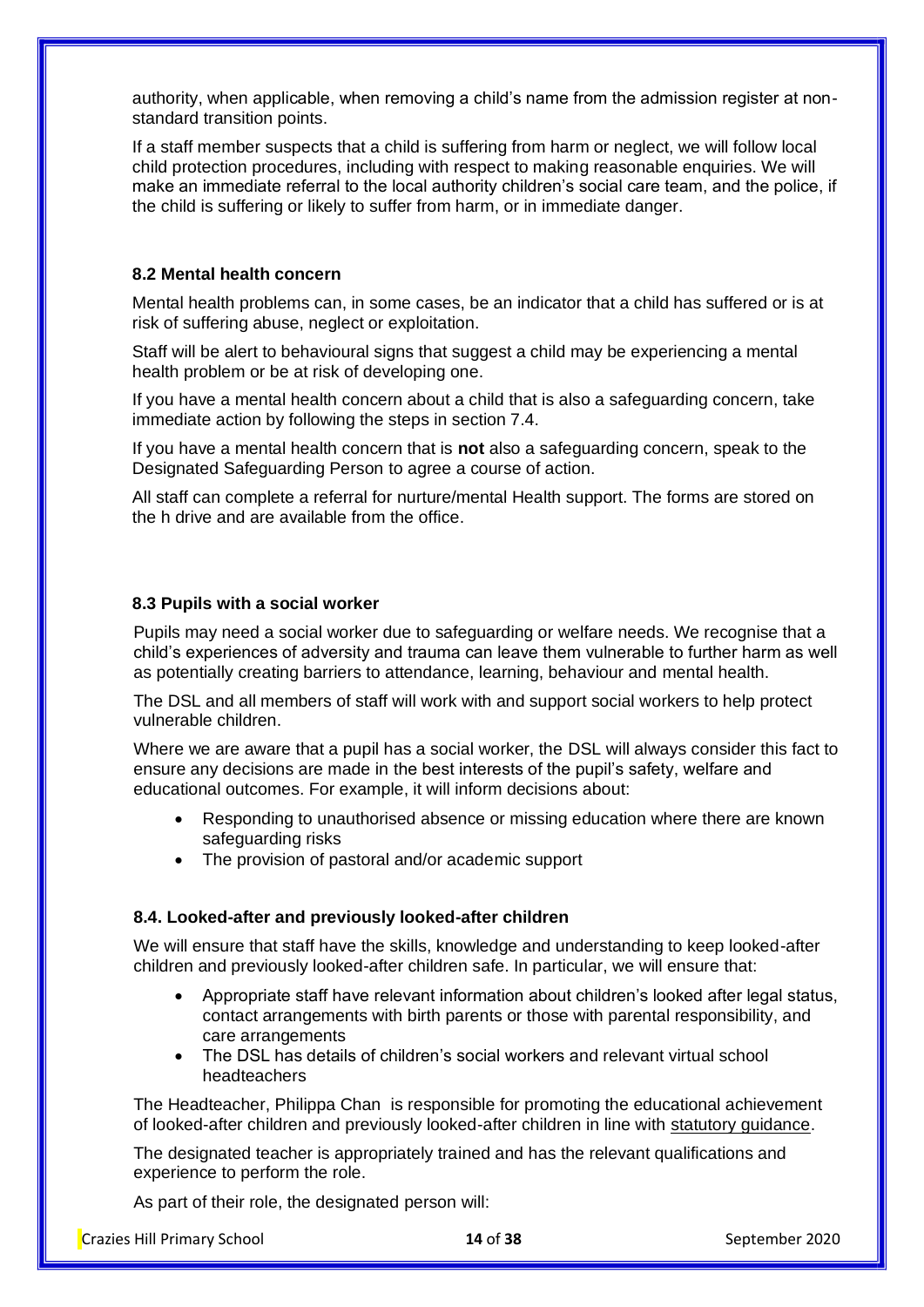- Work closely with the DSL to ensure that any safeguarding concerns regarding looked-after and previously looked-after children are quickly and effectively responded to
- Work with virtual school headteachers to promote the educational achievement of looked-after and previously looked-after children, including discussing how pupil premium plus funding can be best used to support looked-after children and meet the needs identified in their personal education plans

#### 8.5 Radicalisation and Extremism

Since 2010, when the Government published the Prevent Strategy, there has been an awareness of the specific need to safeguard children, young people and families from violent extremism. There have been several occasions both locally and nationally in which extremist groups have attempted to radicalise vulnerable children and young people to hold extreme views including views justifying political, religious, sexist or racist violence, or to steer them into a rigid and narrow ideology that is intolerant of diversity and leaves them vulnerable to future radicalisation.

Our School values freedom of speech and the expression of beliefs / ideology as fundamental rights underpinning society's values. Both pupils and teachers have the right to speak freely and voice their opinions. However, freedom comes with responsibility and free speech that is designed to manipulate the vulnerable or that leads to violence and harm of others goes against the moral principles in which freedom of speech is valued. Free speech is not an unqualified privilege; it is subject to laws and policies governing equality, human rights, community safety and community cohesion.

The current threat from terrorism in the United Kingdom may include the exploitation of vulnerable people, to involve them in terrorism or in activity in support of terrorism. The normalisation of extreme views may also make children and young people vulnerable to future manipulation and exploitation. The School is clear that this exploitation and radicalisation should be viewed as a safeguarding concern and seeks to protect children against the messages of all violent extremism.

#### **Response**

When any member of staff has concerns that a pupil may be at risk of radicalisation or involvement in terrorism, they should speak to the Headteacher or to the Senior Designated Safeguarding Persons who will follow safeguarding procedures in the Prevent Policy. If the matter is urgent then Thames Valley Police must be contacted by dialling 999. In non-urgent cases where police advice is sought then contact should be via 101. The Department of Education has also set up a dedicated telephone helpline for staff and governors to raise concerns around Prevent (020 7340 7264). Share any action taken with the Designated Safeguarding Person as soon as possible.

Numerous factors can contribute to and influence the range of behaviours that are defined as violent extremism, but most young people do not become involved in extremist action. For this reason, the appropriate interventions in any particular case may not have any specific connection to the threat of radicalisation, for example they may address mental health, relationship or drug/alcohol issues.

#### **8.6 Forced Marriage (FM)**

This is an entirely separate issue from arranged marriage. It is a human rights abuse and falls within the Crown Prosecution Service definition of domestic violence. Young men and women can be at risk in affected ethnic groups. Whistle-blowing may come from younger siblings. Other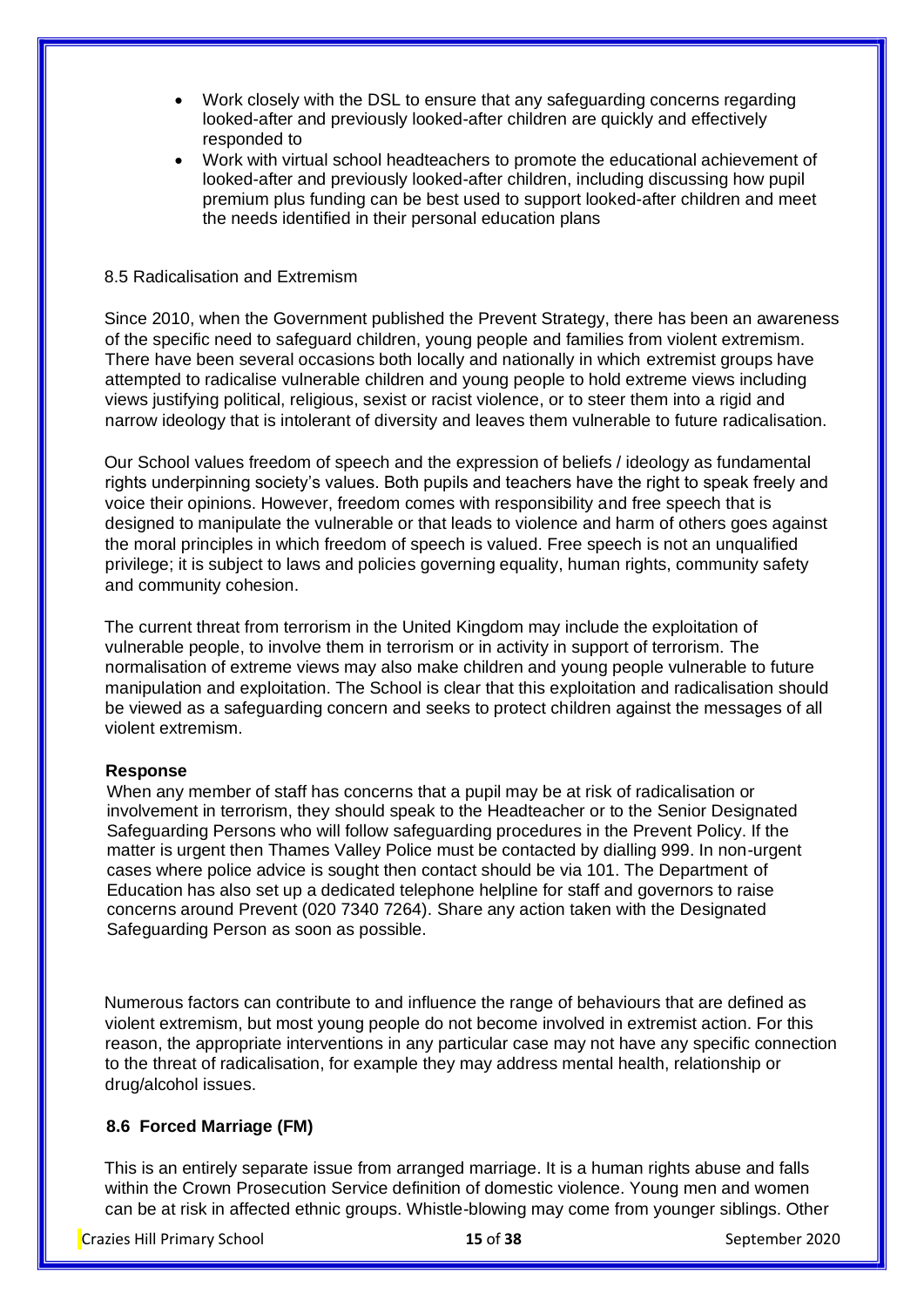indicators may be detected by changes in adolescent behaviours. Never attempt to intervene directly as a school or through a third party. Always call either the Contact Centre or the Forced Marriage Unit 020 7008 0151.

# **8.7 Female Genital Mutilation (FGM)**

Female Genital Mutilation (FGM) is illegal in England and Wales under the FGM Act (2003). It is a form of child abuse and violence against women. From 31 October 2015 a mandatory reporting duty requires teachers to report 'known' cases of FGM in under 18s, which are identified in the course of their professional work, to the police.

The duty applies to all persons employed or engaged to carry out 'teaching work' in the school, whether or not they have qualified teacher status. Please refer to the Home Office and Department for Education's procedural information for full details: [https://www.gov.uk/government/publications/mandatory-reporting-of-female-genital](https://www.gov.uk/government/publications/mandatory-reporting-of-female-genital-mutilation-procedural-information)[mutilationhttps://www.gov.uk/government/publications/mandatory-reporting-of-female-genital](https://www.gov.uk/government/publications/mandatory-reporting-of-female-genital-mutilation-procedural-information)[mutilation-procedural-informationprocedural-information](https://www.gov.uk/government/publications/mandatory-reporting-of-female-genital-mutilation-procedural-information)

If a teacher is informed by a pupil that an act of FGM has been carried out on her or a teacher observes physical signs which appear to show that an act of FGM has been carried out the teacher should call 101 and make a report to the police force in which the girl resides. Unless they have been specifically told not to disclose, they should also discuss the case with the Designated Safeguarding Person and involve children's social care as appropriate.

The duty applies to the individual who becomes aware of the case to make a report.

Where there is a risk to life or likelihood of serious immediate harm the teacher should report the case immediately to the police, including dialling 999 if appropriate.

There are no circumstances in which a teacher or other member of staff should examine a girl.

# **8.8 Domestic Abuse**

Domestic abuse represents one quarter of all violent crime. It is actual or threatened physical, emotional, psychological or sexual abuse. It involves the use of power and control by one person over another. It occurs regardless of race, ethnicity, gender, class, sexuality, age, religion, mental or physical ability. Domestic abuse can also involve other types of abuse. We use the term domestic abuse to reflect that a number of abusive and controlling behaviours are involvement beyond violence.

Slapping, punching, kicking, bruising, rape, ridicule, constant criticism, threats, manipulation, sleep deprivation, social isolation, and other controlling behaviours all count as abuse. Children can witness and be adversely affected by domestic abuse and/or violence at home where it occurs between family members. Exposure to domestic abuse and/or violence can have a serious, long-lasting emotional and psychological impact on children.

If a member of staff is concerned that a pupil is the subject of or witness to domestic abuse, then this should be reported to the Headteacher or Senior Designated Person.

# **8.9 Child Sexual Exploitation (CSE) Child sexual exploitation**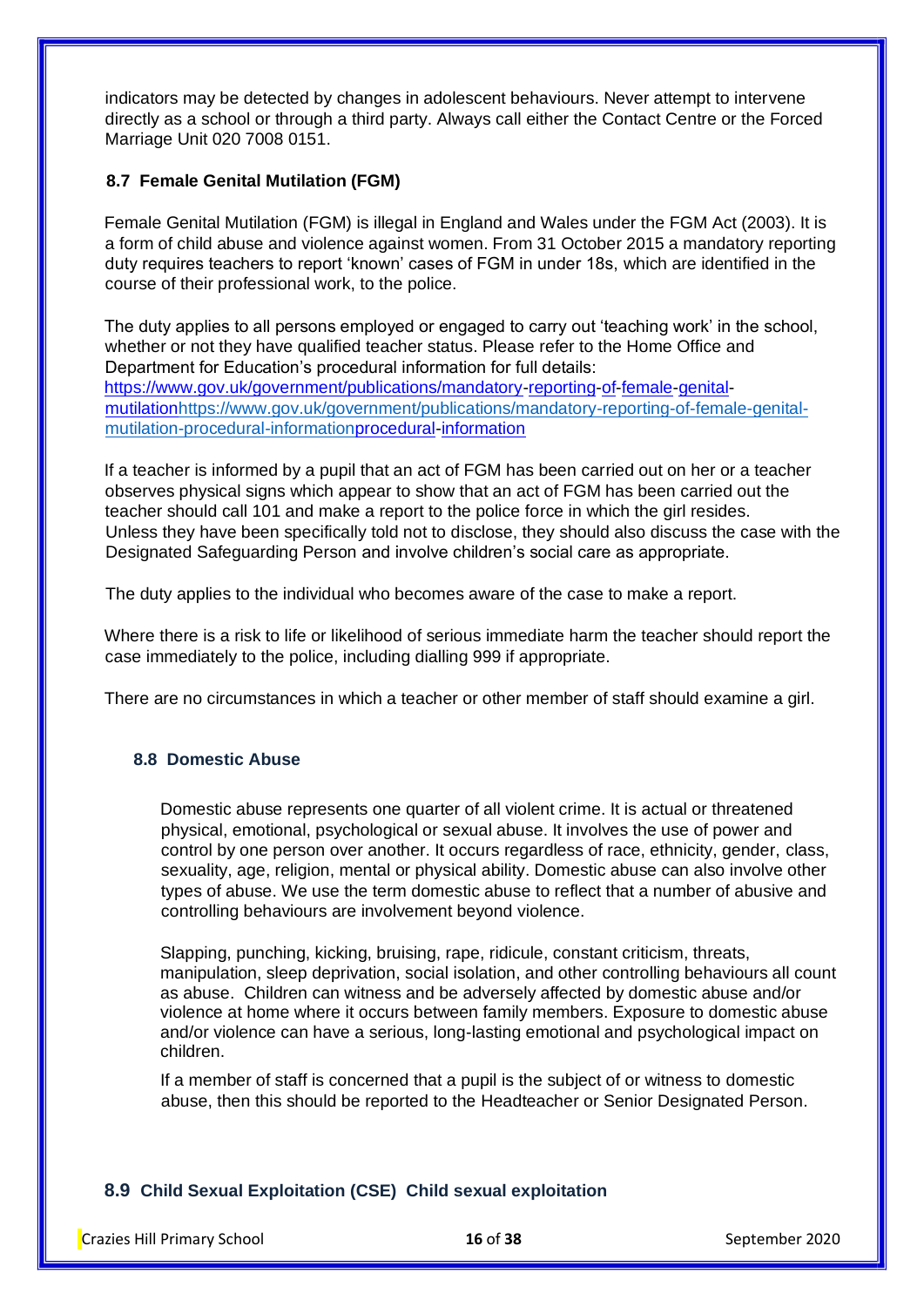Sexual exploitation of children and young people under 18 involves exploitative situations, contexts and relationships where the young person (or third person/s) receive 'something' (e.g. food, accommodation, drugs, alcohol, cigarettes, affection, gifts, money) as a result of them performing, and/or others performing on them, sexual activities.

Child sexual exploitation can occur through the use of technology without the child's immediate recognition; for example, being persuaded to post images on the internet/mobile phones without immediate payment or gain. Violence, coercion and intimidation are common. Involvement in exploitative relationships is characterized by the child's or young person's limited availability of choice, as a result of their social, economic or emotional vulnerability.

In addition to the CCE indicators above, indicators of CSE can include a child:

- Having an older boyfriend or girlfriend
- Suffering from sexually transmitted infections or becoming pregnant

A common feature of CSE is that the child or young person does not recognise the coercive nature of the relationship and does not see themselves as a victim of exploitation.

If a member of staff is concerned that a pupil is the subject of CSE then this should be reported to the Headteacher or Senior Designated Person.

# **8.10 Child Criminal Exploitation (County Lines)**

Criminal exploitation of children is a geographically widespread form of harm that is a typical feature of county lines criminal activity, drug networks or gangs groom and exploit children and young people to carry drugs and money from urban areas to suburban and rural areas, market and seaside towns. The key to identifying potential involvement in county lines are missing episodes, when the victim may have been trafficked for the purpose of transporting drugs and a referral to the National Referral Mechanism should be considered.

Like other forms of abuse and exploitation, county lines exploitation:

- can affect any child or young person (male or female) under the age of 18 years;
- can affect any vulnerable adult over the age of 18 years;
- can still be exploitation even if the activity appears consensual;
- can involve force and/or enticement-based methods of compliance and is often accompanied by violence or threats of violence;
- can be perpetrated by individuals or groups, males or females, and young people or adults; and
- is typified by some form of power imbalance in favour of those perpetrating the exploitation.

Whilst age may be the most obvious, this power imbalance can also be due to a range of other factors including gender, cognitive ability, physical strength, status, and access to economic or other resources.

If a member of staff suspects CCE, they will discuss this with the DSL. The DSL will trigger the local safeguarding procedures, including a referral to the local authority's children's social care team and the police, if appropriate.

#### **8.11 Allegations of abuse made against other pupils**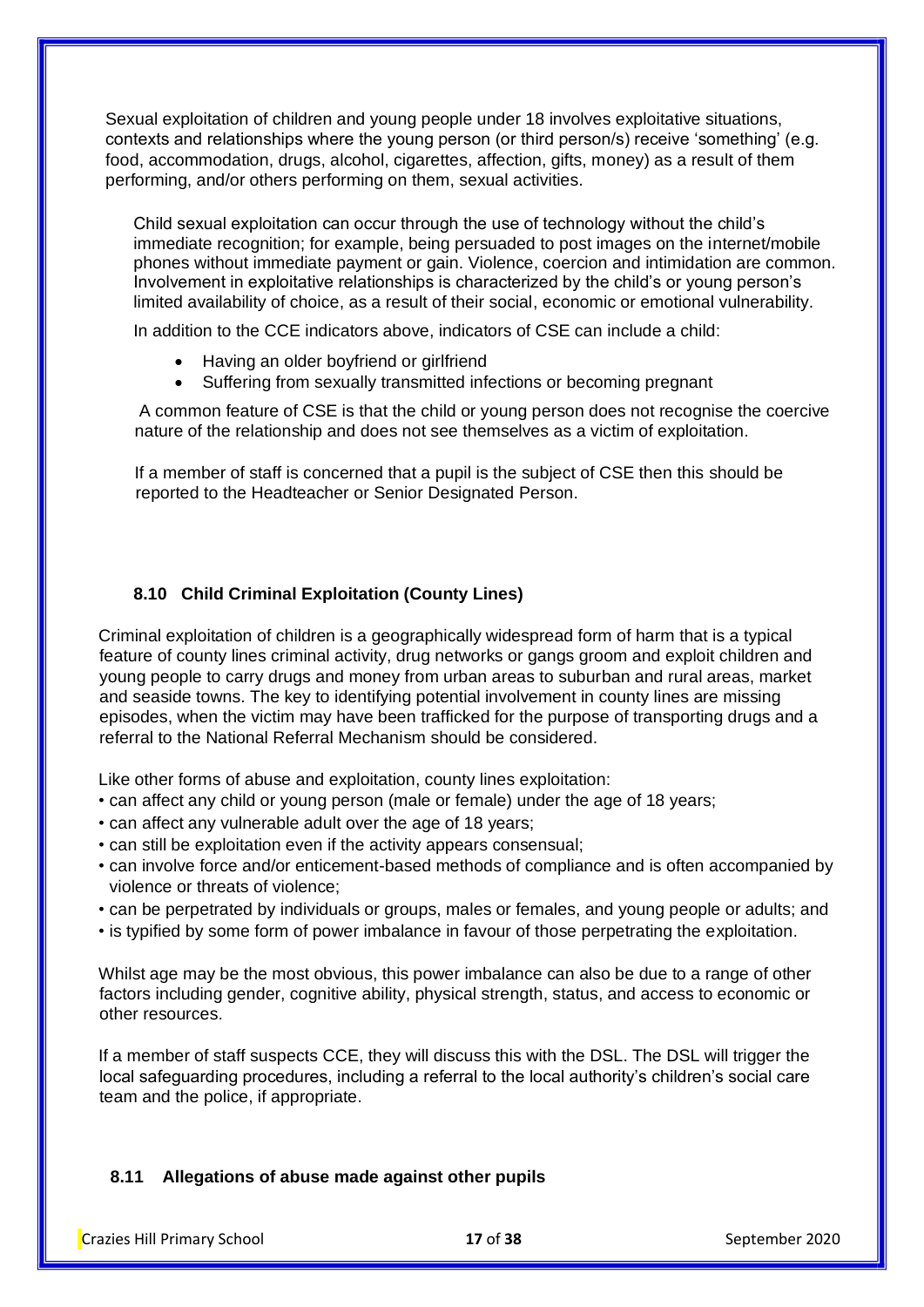We recognise that children are capable of abusing their peers. Abuse will never be tolerated or passed off as "banter", "just having a laugh" or "part of growing up".

We also recognise the gendered nature of peer-on-peer abuse (i.e. that it is more likely that girls will be victims and boys the perpetrators). However, all peer-on-peer abuse is unacceptable and will be taken seriously.

Most cases of pupils hurting other pupils will be dealt with under our school's behaviour policy, but this child protection and safeguarding policy will apply to any allegations that raise safeguarding concerns. This might include where the alleged behaviour:

- It is serious, and potentially a criminal offence
- Could put pupils in the school at risk
- > Is violent
- Involves pupils being forced to use drugs or alcohol
- Involves sexual exploitation, sexual abuse or sexual harassment, such as indecent exposure, sexual assault, upskirting<sup>1</sup> or sexually inappropriate pictures or videos (including sexting)
- If a pupil makes an allegation of abuse against another pupil:
	- You must record the allegation and tell the DSL, but do not investigate it
	- The DSL will contact the local authority children's social care team and follow its advice, as well as the police if the allegation involves a potential criminal offence
	- The DSL will put a risk assessment and support plan into place for all children involved (including the victim(s), the child(ren) against whom the allegation has been made and any others affected) with a named person they can talk to if needed
	- $\ge$  The DSL will contact the children and adolescent mental health services (CAMHS), if appropriate

We will minimise the risk of peer-on-peer abuse by:

- Challenging any form of derogatory or sexualised language or behaviour, including requesting or sending sexual images
- Being vigilant to issues that particularly affect different genders for example, sexualised or aggressive touching or grabbing towards female pupils, and initiation or hazing type violence with respect to boys
- Ensuring our curriculum helps to educate pupils about appropriate behaviour and consent
- Ensuring pupils know they can talk to staff confidentially by information given in assemblies, PSHE lessons, regular NSPCC updates/posters and signposting to the Pastoral Support Link.
- Ensuring staff are trained to understand that a pupil harming a peer could be a sign that the child is being abused themselves, and that this would fall under the scope of this policy

## **8.12 Pupils with special educational needs and disabilities**

We recognise that pupils with special educational needs (SEN) and disabilities can face additional safeguarding challenges. Additional barriers can exist when recognising abuse and neglect in this group, including:

- Assumptions that indicators of possible abuse such as behaviour, mood and injury relate to the child's disability without further exploration
- Pupils being more prone to peer group isolation than other pupils

<sup>1</sup> 'Upskirting' typically involves taking a picture under a person's clothing without them knowing, with the intention of viewing their genitals or buttocks to obtain sexual gratification, or cause the victim humiliation, distress or alarm. It is now a criminal offence.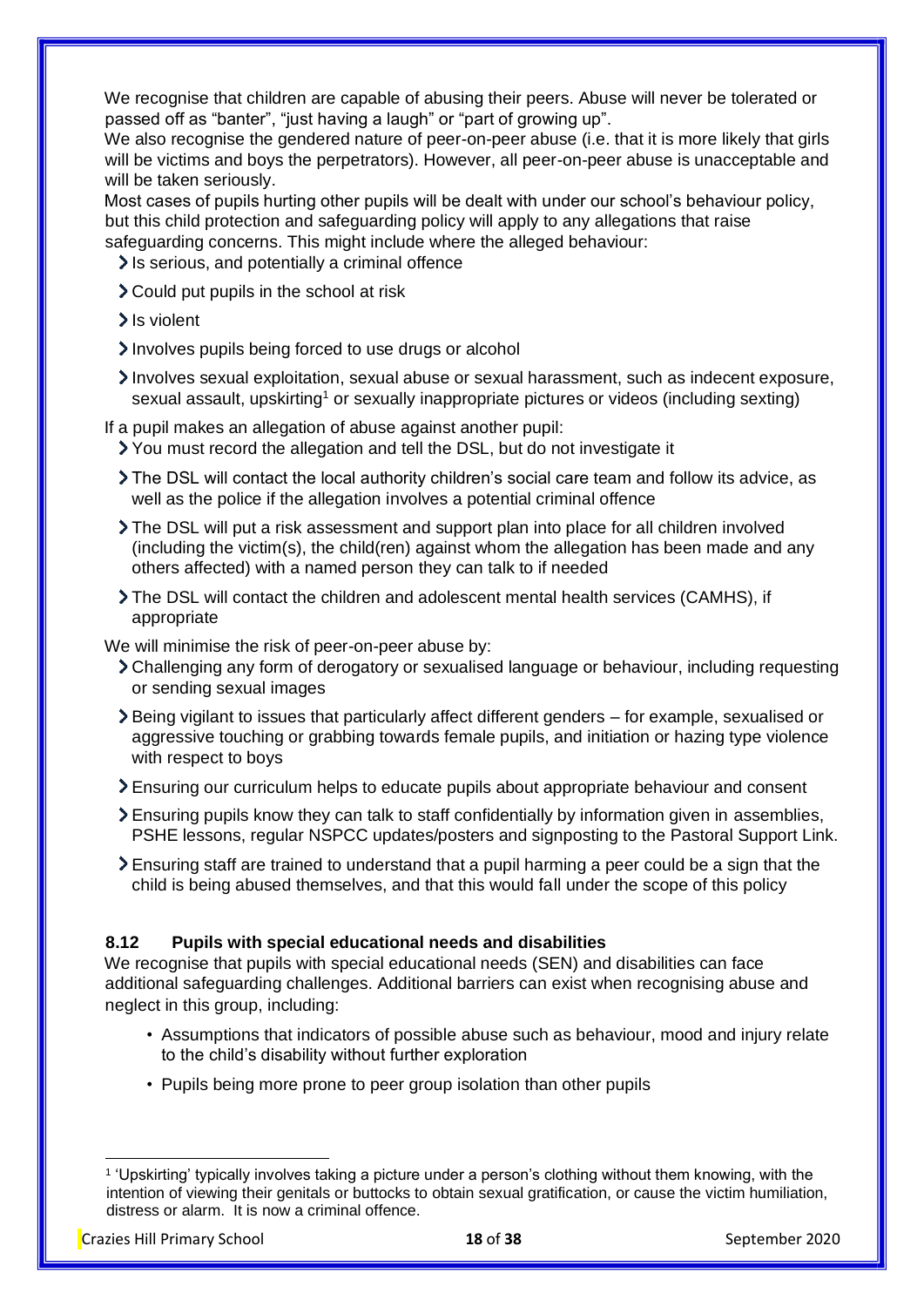- The potential for pupils with SEN and disabilities being disproportionally impacted by behaviours such as bullying, without outwardly showing any signs
- Communication barriers and difficulties in overcoming these barriers

We offer extra pastoral support for pupils with SEN and disabilities. This includes:

: SEN Support Plans, nurture groups and friendship groups.

#### **9 Recruitment**

In order to ensure that children are protected whilst at this school, we will ensure that staff and volunteers are carefully selected, screened, trained and supervised.

We accept that it is our responsibility to follow the guidance set out in Keeping Children Safe in Education 2020. The link below will direct you to the WBC model Recruitment policies which are aligned to current government guidance and adopted by the Trust:

<http://wsh.wokingham.gov.uk/leadership/policies/recruitment-policy/>

#### **10 Volunteers**

We understand that some people otherwise unsuitable for working with children may use volunteering to gain access to children; for this reason, any volunteers in the school, in whatever capacity, are expected to follow the policies and procedures in the same way as paid staff.

Where a parent or other volunteer helps on a one-off basis, he/she will only work under the direct supervision of a member of staff, and at no time have one to one contact with children. However, if a parent or other volunteer is to be in school regularly or over a longer period then they will be checked to ensure their suitability to work with children.

#### **11 Safe Staff**

Checks will be undertaken corresponding to Safer Recruitment procedures on all adults working in the school to establish their suitability to work with children. Records of these checks will be kept in accordance with Part 3 - Keeping Children Safe in Education 2020, and Data Protection legislation.

All school staff will take care not to place themselves in a vulnerable position with a child. It is always advisable for interviews or work with individual children or parents to be conducted with or in view of other adults.

If an allegation is made against another member of staff (including a supply teacher or volunteer), the member of staff receiving the allegation will immediately inform the Headteacher or the most senior teacher if the Headteacher is not present. The Headteacher or most senior teacher will inform the CEO who will advise on processes to consult with the Local Area Designated Officer.

Allegations against the Head of School are reported to the Executive Headteacher and allegations against the Headteacher/Executive Headteacher are reported to the Chair or Vice Chair of Governors, and referred to the LA Local Authority Designated Officer (LADO) - see page 1 for contact details.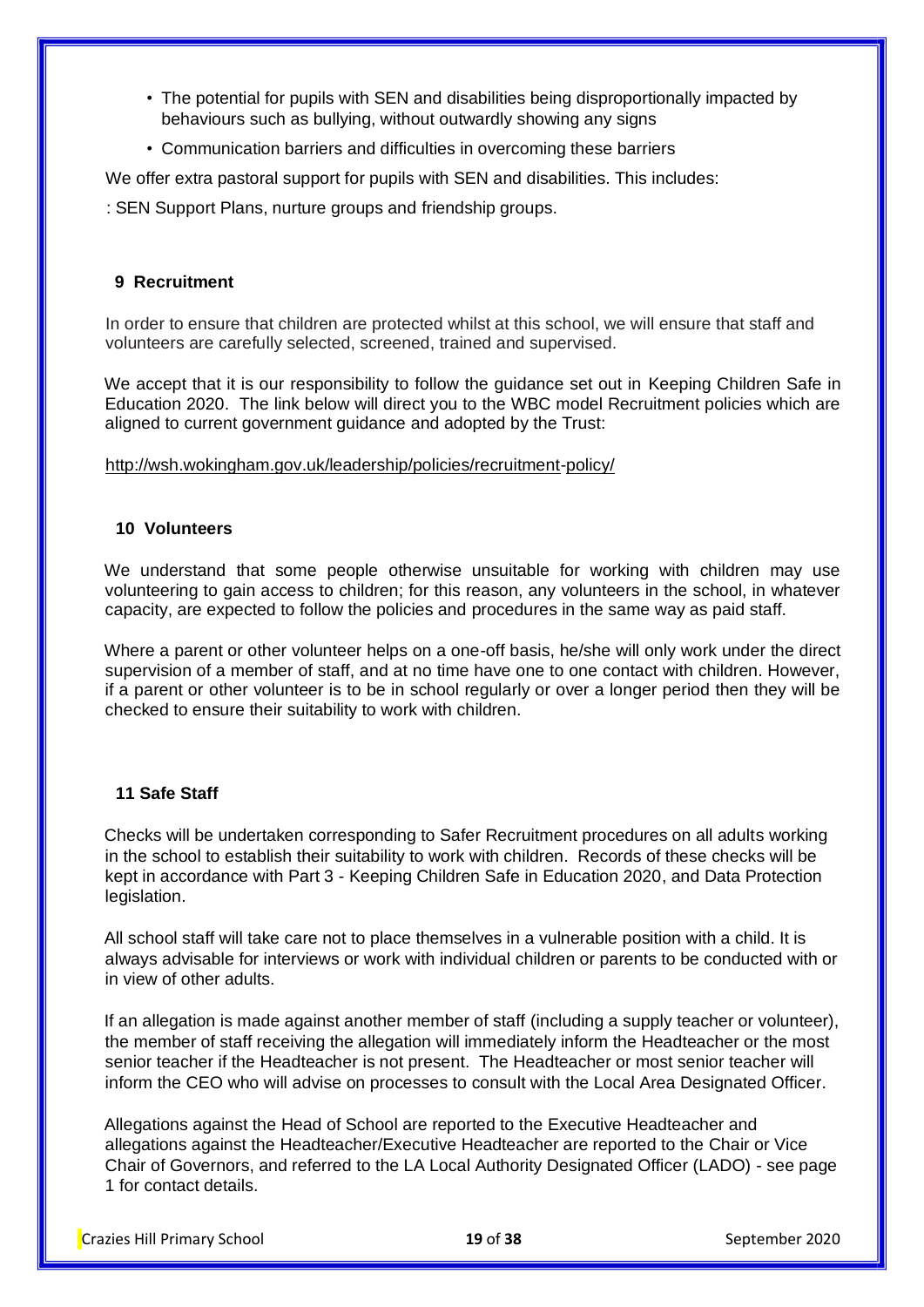# **12 Conduct of Staff**

The school has a duty to ensure that professional behaviour applies to relationships between staff and children, and that all members of staff are clear about what constitutes appropriate behaviour and professional boundaries. (See Staff Code of Conduct).

At all times, members of staff are required to work in a professional way with children. All staff should be aware of the expectations, inherent risks and possible consequences in:

- Working alone with a child;
- Physical interventions;
- Cultural and gender stereotyping;
- Dealing with sensitive information;
- Giving to, and receiving gifts from, children and parents;
- Contacting children through private telephones (including texting), e-mail, MSN, or social networking websites;
- Disclosing personal details inappropriately;
- Meeting pupils outside school hours or school duties:
- Making inappropriate sexual comments; excessive one to one attention beyond the normal requirements of the role; or inappropriate sharing of images

If any member of staff has reasonable suspicion that a child is suffering harm, and fails to act in accordance with this policy and Berkshire West Safeguarding Children Partnership (BWSCP) procedures, this will be viewed as misconduct, and appropriate action will be taken.

#### **13 Supporting staff**

We recognise that staff working in the school who have become involved with a child who has suffered harm, or who appears likely to suffer harm, may find this situation stressful and upsetting.

We will support such staff by providing an opportunity to talk through anxieties with the Senior Designated Person and to seek further support, if necessary.

The Senior and Deputy Designated Person and the Headteacher can seek personal support through ARC *counselling services-see page 1 for contact details,* or other appropriate counselling services.

Staff will have access to The Guidance for Safer Working Practices for Adults who work with Children and Young People <https://www.saferrecruitmentconsortium.org/about>

This provides advice on the boundaries of appropriate behaviour and the circumstances that should be avoided in order to limit complaints against staff of the abuse of trust and/or allegations of abuse.

#### **14 Images of Children and Young People**

The use of digital images in schools is a complex area and it is recommended that schools have a detailed policy and guidelines that set out what is acceptable in their setting. The text below is a brief summary of the key points extracted from the Wokingham Borough Council Children's Services 'All in One E-Safety Guidelines', available via this link: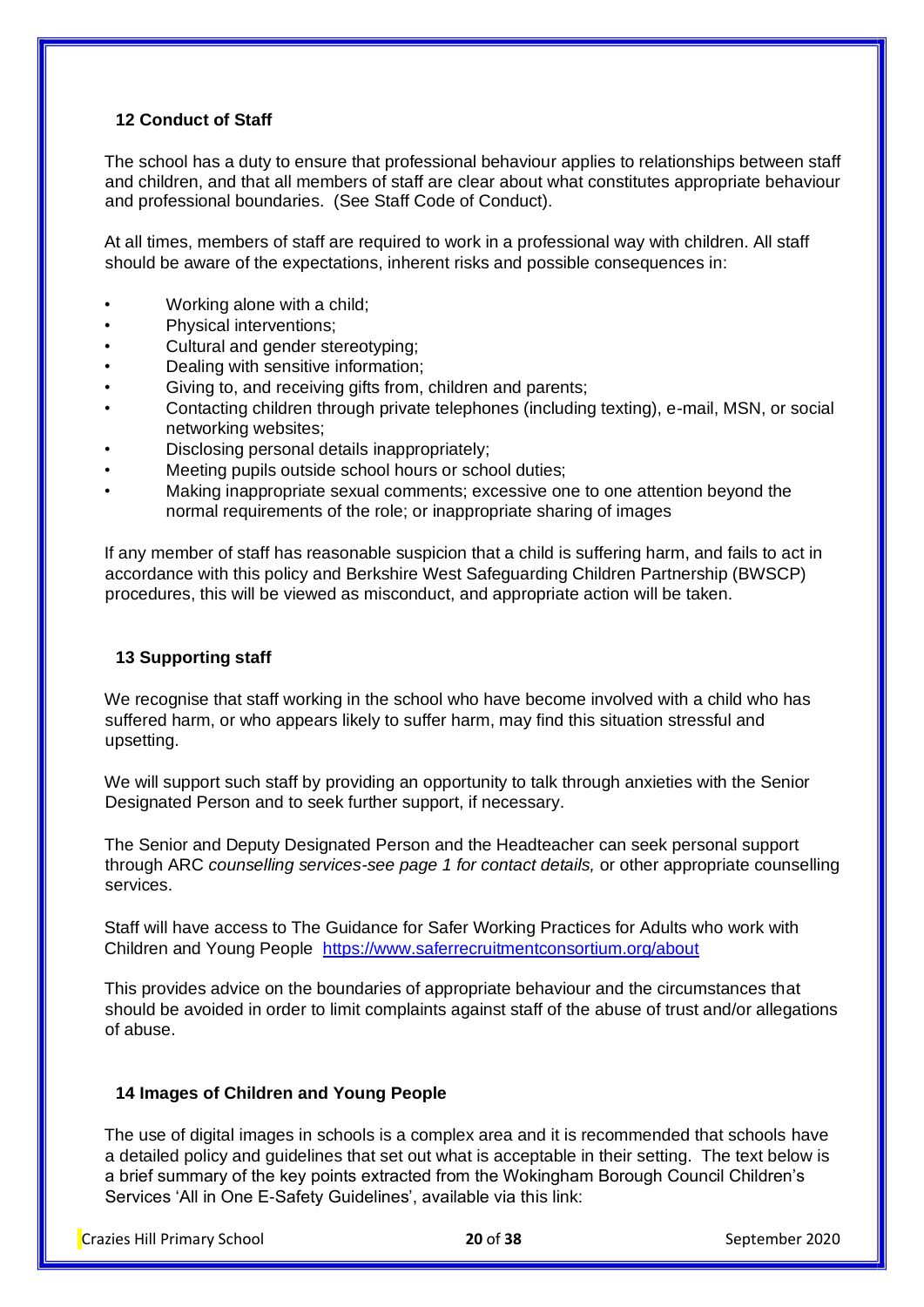[http://wsh.wokingham.gov.uk/learning-and-teaching/ict-computing-and-online](http://wsh.wokingham.gov.uk/learning-and-teaching/ict-computing-and-online-safety/e-safety/online-safety-school-guidance-for-senior-leaders/)[safety/ehttp://wsh.wokingham.gov.uk/learning-and-teaching/ict-computing-and-online-safety/e](http://wsh.wokingham.gov.uk/learning-and-teaching/ict-computing-and-online-safety/e-safety/online-safety-school-guidance-for-senior-leaders/)[safety/online-safety-school-guidance-for-senior-leaders/safety/online-safety-school-guidance-for](http://wsh.wokingham.gov.uk/learning-and-teaching/ict-computing-and-online-safety/e-safety/online-safety-school-guidance-for-senior-leaders/)[senior-leaders/](http://wsh.wokingham.gov.uk/learning-and-teaching/ict-computing-and-online-safety/e-safety/online-safety-school-guidance-for-senior-leaders/)

- **School Policy**  The school has a clear and sufficiently detailed policy which covers the taking and use of digital images and video of pupils and takes steps to ensure that it is understood and enforced. Particular care will be taken when images of pupils may pass beyond the direct control of the school and into the public domain, e.g. on the school website, social networking. Guidance will include reference to the storage and deletion of images of pupils, including the policy on the use of devices with a facility to store or transfer data to other locations (e.g. 'cloud' storage) to ensure the school is line with ICO (Information Commission's Office) guidance.
- **Acceptable Use Agreements**  Staff and pupils sign ICT Acceptable Use Agreements. For staff this includes a section on the use of digital images and clarification about the position regarding the use of personal mobile phones/cameras for taking pictures. Where volunteers are supporting school staff, they should abide by the same rules as school staff as far as is reasonable.
- **Parental Permission** The school will ensure that appropriate written permissions are obtained before any photographs or videos are used. Where parental permission has not been obtained, or it is known that a pupil should not be photographed or filmed, every reasonable effort should be made to ensure that a pupil's image is not recorded.
- **Parents taking photographs or video**  Where the school chooses to allow the recording of images at events it will be made clear that images may only be recorded for personal use and can only be shared with immediate family and friends. Images must not be shared on social networking sites or other websites that are accessible by the general public.
- **Events/Activities involving multiple schools**  When taking part in events organised by other schools or organisations, the schools involved will consider what image guidelines should apply. For larger events it is reasonable to expect that specific image guidelines should be in place. Consideration should be given as to how those attending the event will be informed of the image guidelines that apply. Although the school will make reasonable efforts to safeguard the digital images of pupils, parents should be made aware that at some types of event it is not always realistic to strictly enforce image guidelines. The school cannot therefore be held accountable for the use of images taken by parents or members of the public at events.

#### **15 Before and After School Activities and Contracted Services**

Where the Governing Body transfers control or otherwise allows the use of school premises to external bodies (such as sports clubs) or service providers during or out of school hours, we will ensure that these bodies or providers have appropriate safeguarding policies and procedures, and that there are arrangements in place to co-ordinate with the school on such matters. Such considerations will be made explicit in any contract or service level agreement with the bodies or providers.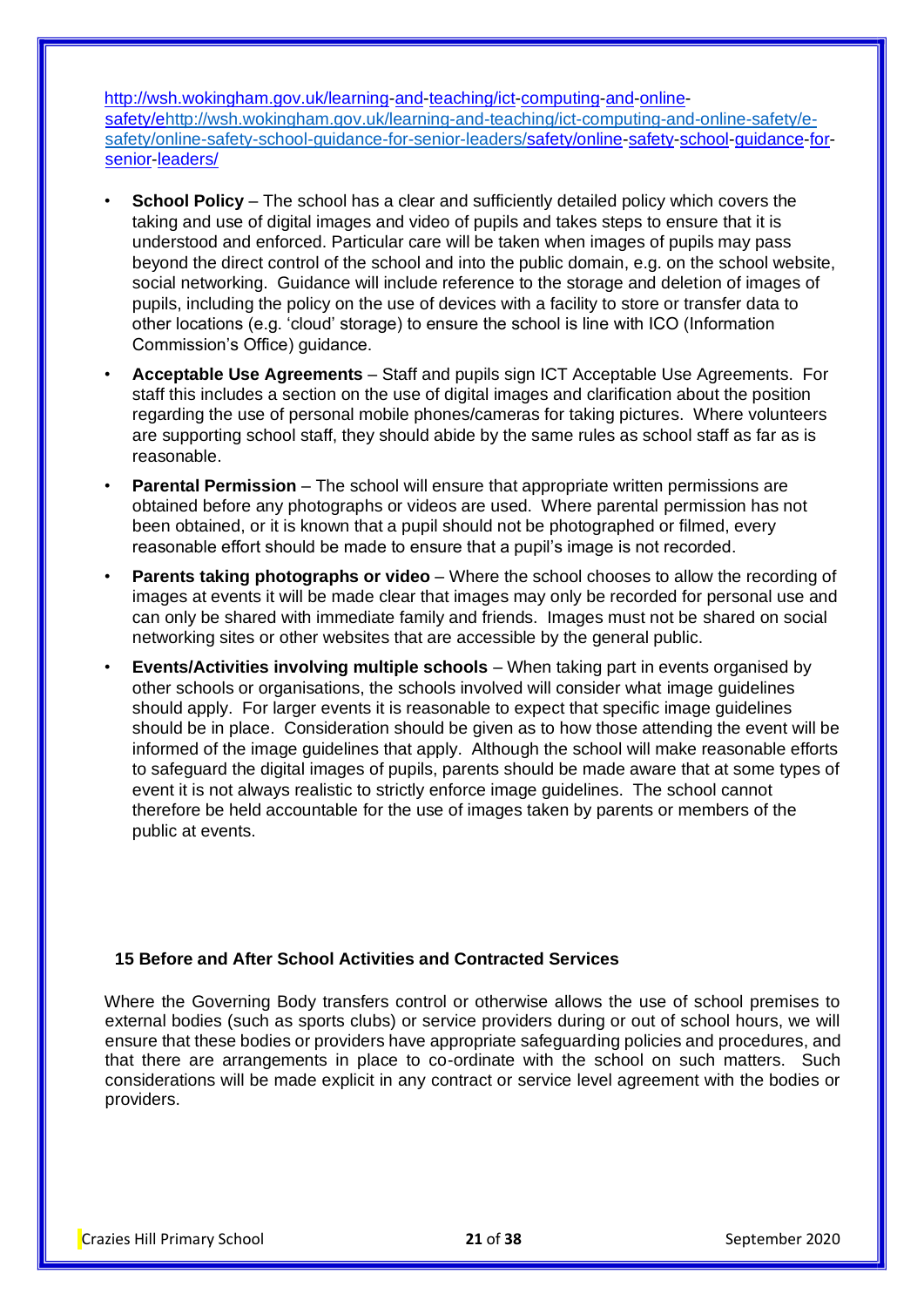#### **16 Links to other School policies**

This Policy will be read in conjunction with other policies regarding the safety and welfare of children. These together make up the suite of policies to safeguard and promote the welfare of children in this school.

*Behaviour and Anti Bullying Code of Conduct Children missing in education Attendance ICT Acceptable Use ESafety Equal Opportunities Whistleblowing Volunteers in school Safer Recruitment Complaints Family Care Health and Safety Data Protection Induction School's Privacy Notice* 

### **Berkshire Child Protection Procedures**

<http://www.proceduresonline.com/berks/wokingham/index.html>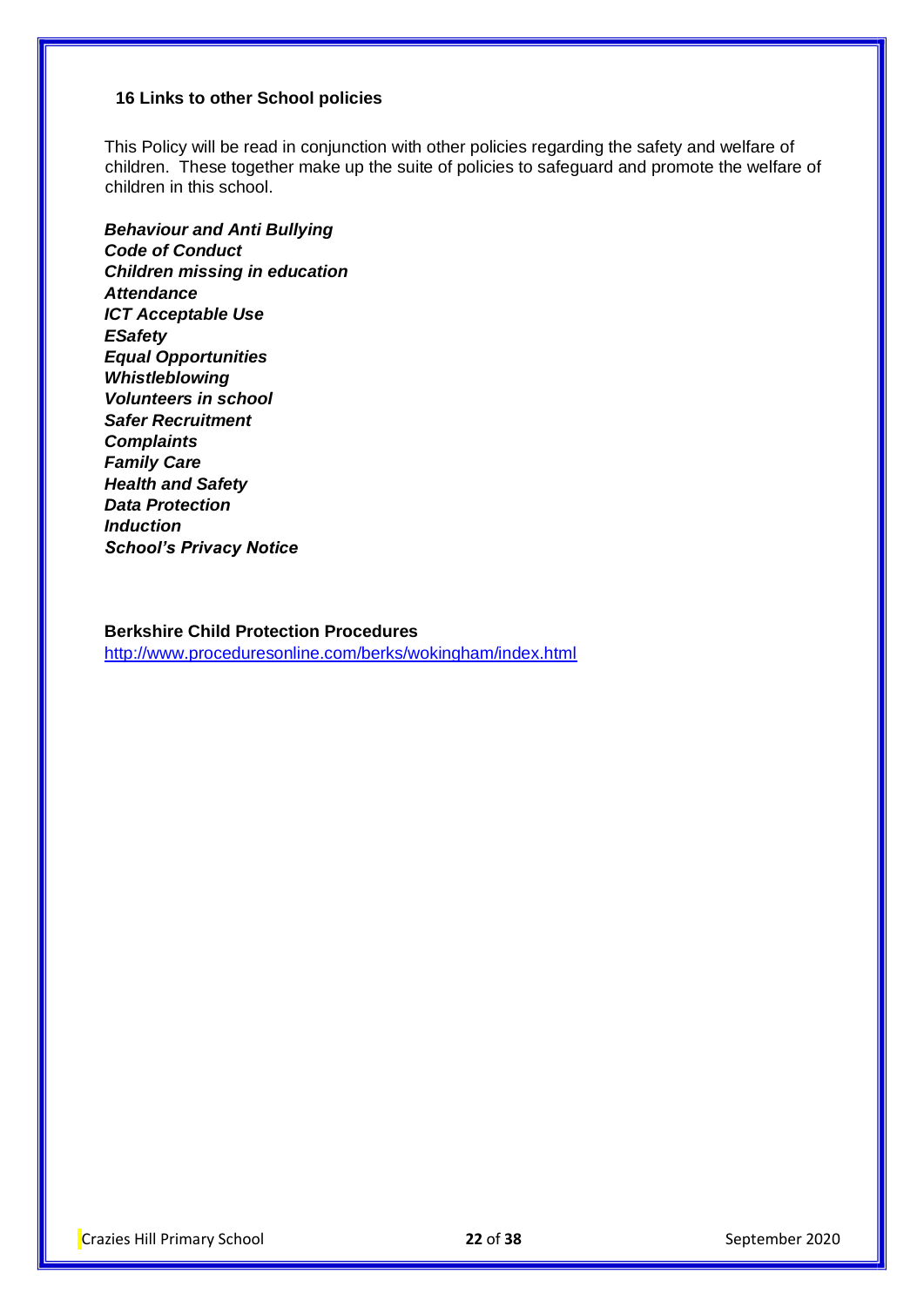# **Appendix 1 Safeguarding Children – Key Points**

Staff and volunteers in charge of children or young people should know what to do if they suspect that someone is being physically, emotionally or sexually abused, or if someone tells them that this is happening. Ensure that you are familiar with the Safeguarding policy; copies of which are located in the staffroom and on the school's website. On request you will be provided with a printed copy.

In addition, the following key points give you a guide on what to do and not to do.

- 1. Always stop and listen straight away to someone who wants to tell you about incidents or suspicions of abuse.
- 2. If you can, write brief notes of what they are telling you while they are speaking. These may help later if you have to remember exactly what was said. Keep your original notes, however rough and even if you wrote on the back of something else. It's what you wrote at the time that may be important later, not a tidier and improved version you wrote up afterwards! If you don't have the means to write at the time, make notes of what was said or observed as soon as possible afterwards.
- 3. Never make a promise that you will keep what is said confidential or secret. If you are told about abuse you have a responsibility to tell the right people to get something done about it. If asked, explain that if you are going to be told something very important that needs to be sorted out, you will need to tell the people who can sort it out, but that you will only tell the people who absolutely have to know.
- 4. Do not ask leading questions that might give your own ideas of what might have happened, e.g. "did he do X to you?" Just ask, "what do you want to tell me?" or "Is there anything else you want to say?"
- 5. Immediately tell the senior designated person for safeguarding, unless they are the subject of the accusation. Don't tell other adults or young people what you have been told. If someone has made an accusation to you about the Headteacher, you should report your concerns to the Chair of Governors.
- 6. Never attempt to carry out an investigation of suspected or alleged abuse by interviewing people etc. The Local Area Designated Officer (LADO) or the Referral and Assessment team, WBC Social Care and police officers are the people trained to do this. You could cause more damage and endanger possible criminal proceedings.

It is your duty to refer concerns on, not investigate.

- 7. As soon as possible (and certainly the same day) the senior designated person for safeguarding or the Chair of Governors where the allegation is against the Headteacher/Executive Headteacher, should refer the matter to the LADO or the Referral and Assessment Team WBC Social Care (helped by your notes). Follow their instructions about what to do next. They will set up any necessary investigations. That is their statutory job.
- 8. Never think abuse is impossible in your organisation or that an accusation against someone you know well and trust is bound to be wrong.
- 9. Children and young people often tell other young people, rather than staff or other adults about abuse. Therefore, you may hear an allegation from another child.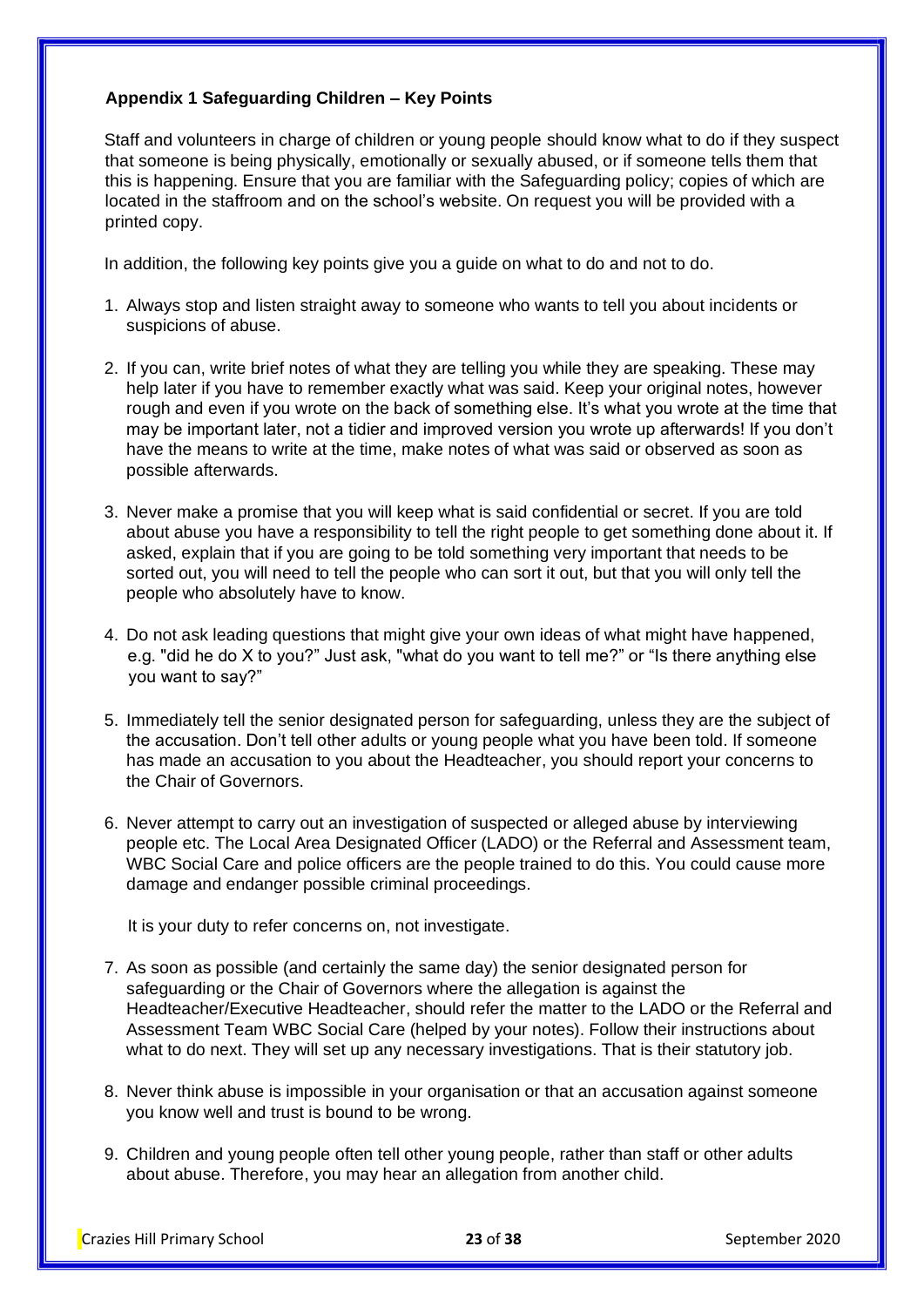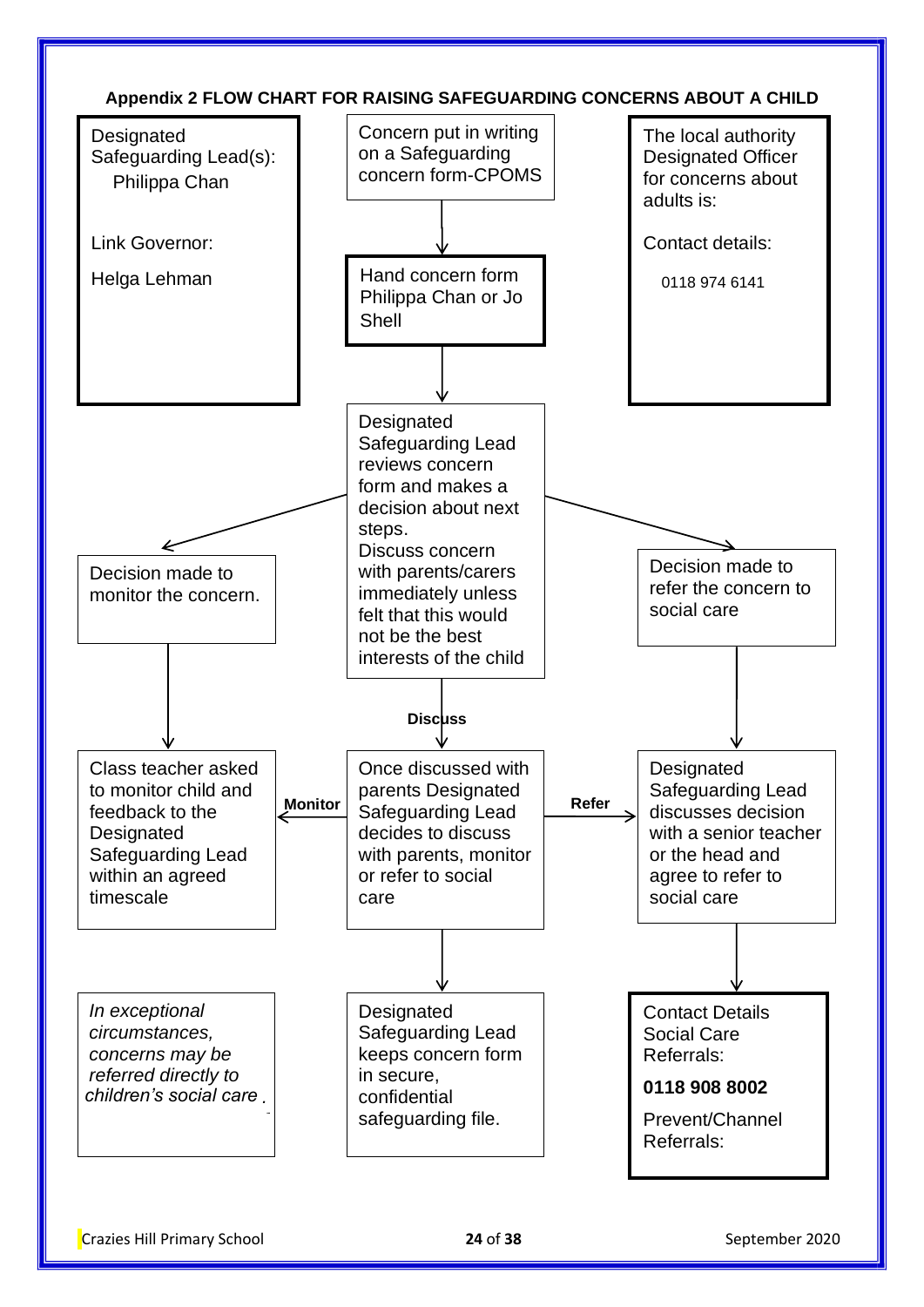# **Appendix 3 Recognising signs of child abuse**

All school and college staff should be aware that abuse, neglect and safeguarding issues are rarely standalone events that can be covered by one definition or label. In most cases, multiple issues will overlap with one another.

# **Categories of Abuse:**

- Physical Abuse
- Emotional Abuse (including Domestic Abuse)
- Sexual Abuse
- Neglect

#### **Signs of Abuse in Children:**

The following non-specific signs may indicate something is wrong:

- Significant change in behaviour
- Extreme anger or sadness
- Aggressive and attention-seeking behaviour
- Suspicious bruises with unsatisfactory explanations
- Lack of self-esteem
- Self-injury
- **Depression**
- Age inappropriate sexual behaviour
- Child Sexual Exploitation

#### **Risk Indicators**

The factors described in this section are frequently found in cases of child abuse. Their presence is not proof that abuse has occurred, but:

- Must be regarded as indicators of the possibility of significant harm
- Justifies the need for careful assessment and discussion with designated / named / lead person, manager, (or in the absence of all those individuals, an experienced colleague)
- May require consultation with and / or referral to Children's Services

The absence of such indicators does not mean that abuse or neglect has not occurred.

- In an abusive relationship the child may:
- Appear frightened of the parent/s
- Act in a way that is inappropriate to her/his age and development (though full account needs to be taken of different patterns of development and different ethnic groups)

The parent or carer may:

- Persistently avoid child health promotion services and treatment of the child's episodic illnesses
- Have unrealistic expectations of the child
- Frequently complain about/to the child and may fail to provide attention or praise (high criticism/low warmth environment)
- Be absent or misusing substances
- Persistently refuse to allow access on home visits
- Be involved in domestic abuse

Staff should be aware of the potential risk to children when individuals, previously known or suspected to have abused children, move into the household.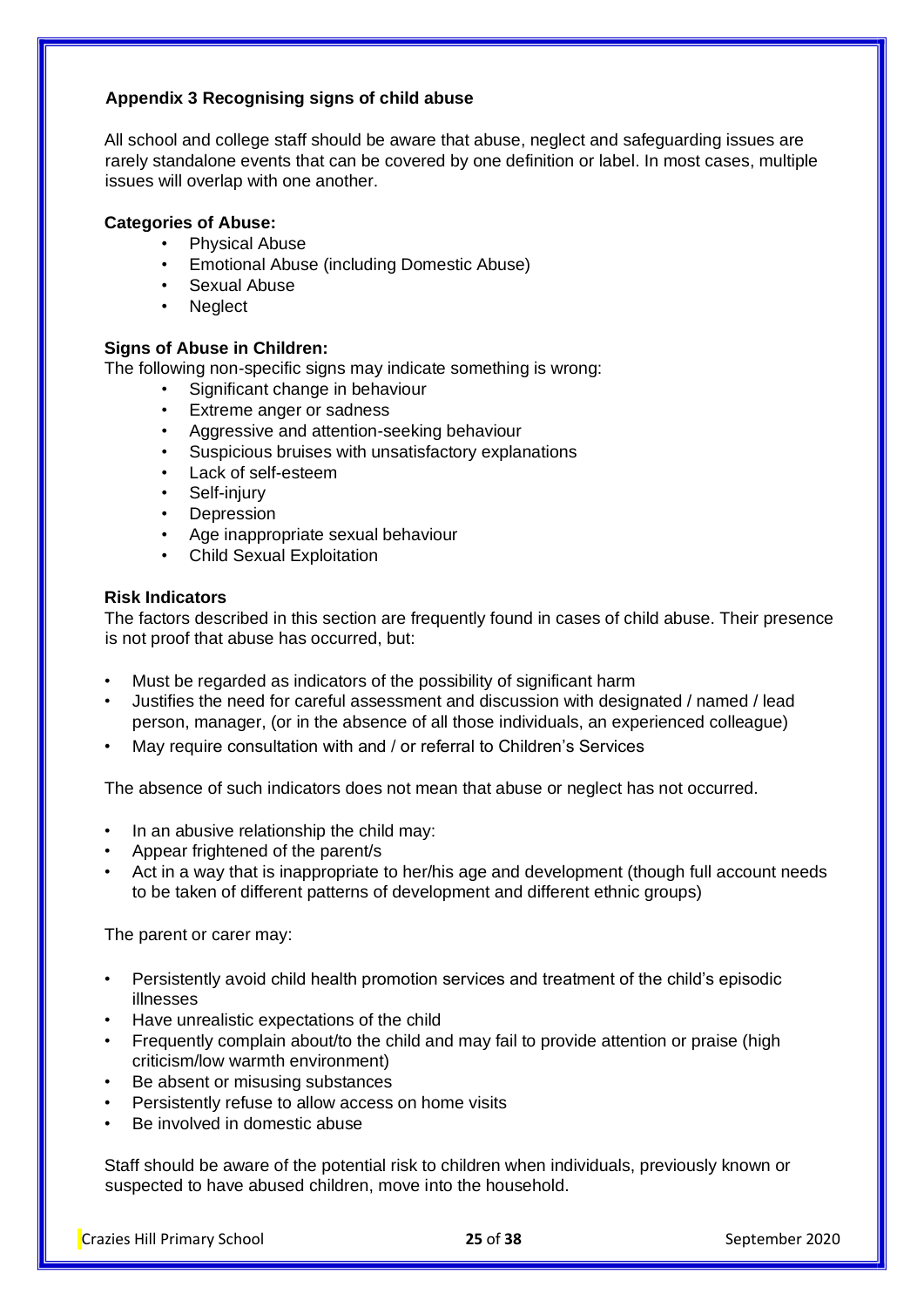Children with special educational needs (SEN) and disabilities may face additional safeguarding challenges. Additional barriers can exist when recognising abuse and neglect in this group of children, including:

- assumptions that indicators of possible abuse such as behaviour, mood and injury relate to the child's disability without further exploration;
- the potential for children with SEN and disabilities being disproportionally impacted by behaviours such as bullying, without outwardly showing any signs; and
- communication barriers and difficulties in overcoming these barriers.

# **Recognising Physical Abuse**

The following are often regarded as indicators of concern:

- An explanation which is inconsistent with an injury
- Several different explanations provided for an injury
- Unexplained delay in seeking treatment
- The parents/carers are uninterested or undisturbed by an accident or injury
- Parents are absent without good reason when their child is presented for treatment
- Repeated presentation of minor injuries (which may represent a "cry for help" and if ignored could lead to a more serious injury)
- Family use of different doctors and A&E departments
- Reluctance to give information or mention previous injuries

#### **Bruising**

Children can have accidental bruising, but the following must be considered as non-accidental unless there is evidence or an adequate explanation provided:

- Any bruising to a pre-crawling or pre-walking baby
- Bruising in or around the mouth, particularly in small babies which may indicate force feeding
- Two simultaneous bruised eyes, without bruising to the forehead, (rarely accidental, though a single bruised eye can be accidental or abusive)
- Repeated or multiple bruising on the head or on sites unlikely to be injured accidentally
- Variation in colour possibly indicating injuries caused at different times
- The outline of an object used e.g. belt marks, hand prints or a hair brush
- Bruising or tears around, or behind, the earlobe/s indicating injury by pulling or twisting
- Bruising around the face
- Grasp marks on small children
- Bruising on the arms, buttocks and thighs may be an indicator of sexual abuse

### **Bite Marks**

Bite marks can leave clear impressions of the teeth. Human bite marks are oval or crescent shaped. Those over 3 cm in diameter are more likely to have been caused by an adult or older child. A medical opinion should be sought where there is any doubt over the origin of the bite.

#### **Burns and Scalds**

It can be difficult to distinguish between accidental and non-accidental burns and scalds, and will always require experienced medical opinion. Any burn with a clear outline may be suspicious e.g.:

- Circular burns from cigarettes (but may be friction burns if along the bony protuberance of the spine)
- Linear burns from hot metal rods or electrical fire elements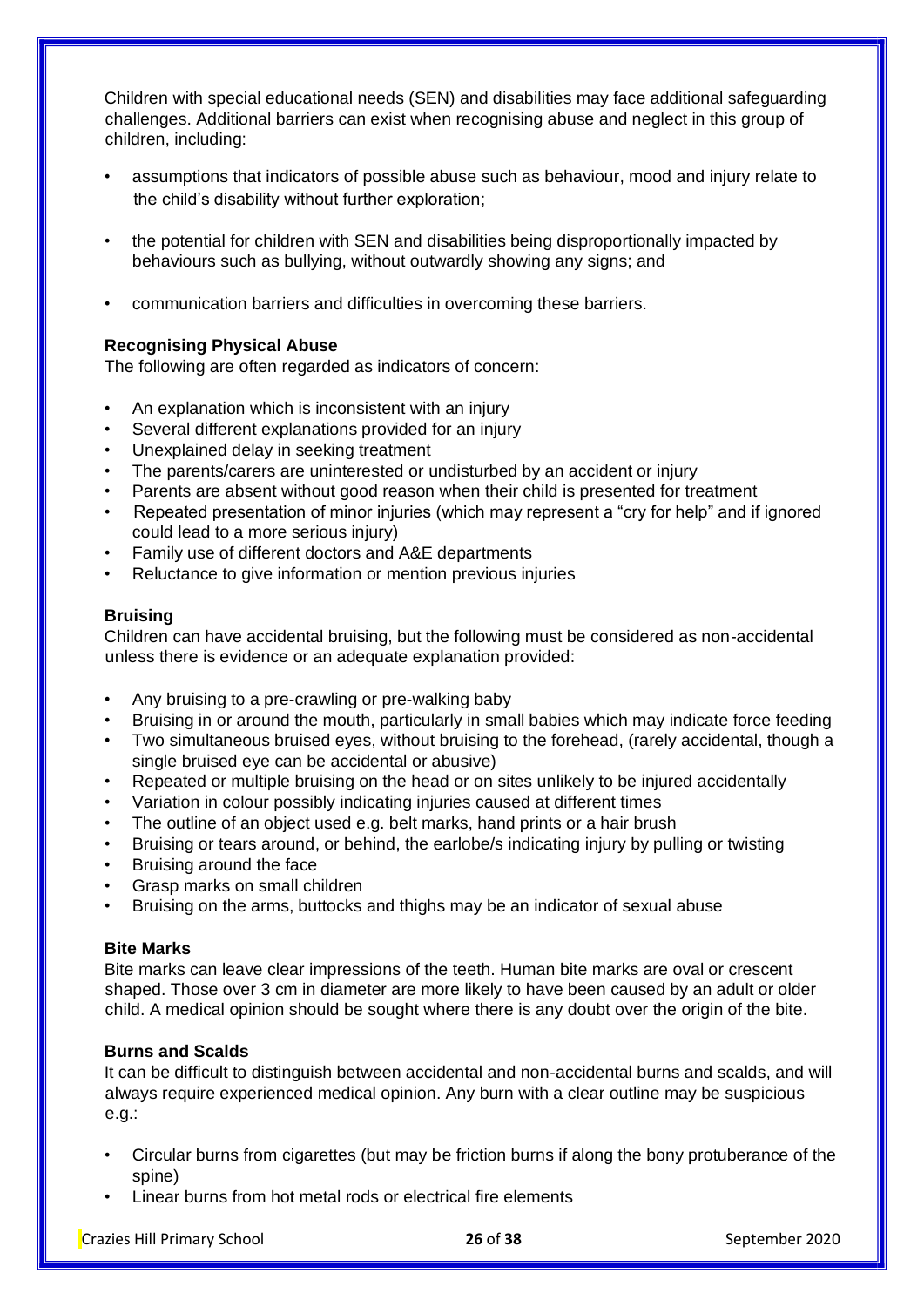- Burns of uniform depth over a large area
- Scalds that have a line indicating immersion or poured liquid (a child getting into hot water is his/her own accord will struggle to get out and cause splash marks)
- Old scars indicating previous burns/scalds which did not have appropriate treatment or adequate explanation

Scalds to the buttocks of a small child, particularly in the absence of burns to the feet, are indicative of dipping into a hot liquid or bath.

#### **Fractures**

Fractures may cause pain, swelling and discolouration over a bone or joint. Non-mobile children rarely sustain fractures.

- There are grounds for concern if:
- The history provided is vague, non-existent or inconsistent with the fracture type
- There are associated old fractures
- Medical attention is sought after a period of delay when the fracture has caused symptoms such as swelling, pain or loss of movement
- There is an unexplained fracture in the first year of life

A large number of scars or scars of different sizes or ages, or on different parts of the body, may suggest abuse.

## **Recognising Emotional Abuse**

Emotional abuse may be difficult to recognise, as the signs are usually behavioural rather than physical. The manifestations of emotional abuse might also indicate the presence of other kinds of abuse.

The indicators of emotional abuse are often also associated with other forms of abuse.

The following may be indicators of emotional abuse:

- Developmental delay
- Abnormal attachment between a child and parent/carer e.g. anxious, indiscriminate or not attachment
- Indiscriminate attachment or failure to attach
- Aggressive behaviour towards others
- Scape-goated within the family
- Frozen watchfulness, particularly in pre-school children
- Low self-esteem and lack of confidence
- Withdrawn or seen as a "loner" difficulty relating to others

#### **Recognising Signs of Sexual Abuse**

Boys and girls of all ages may be sexually abused and are frequently scared to say anything due to guilt and/or fear. This is particularly difficult for a child to talk about and full account should be taken of the cultural sensitivities of any individual child/family.

Recognition can be difficult, unless the child discloses and is believed. There may be no physical signs and indications are likely to be emotional/behavioural.

Some behavioural indicators associated with this form of abuse are:

- Inappropriate sexualised conduct
- Sexually explicit behaviour, play or conversation, inappropriate to the child's age
- Continual and inappropriate or excessive masturbation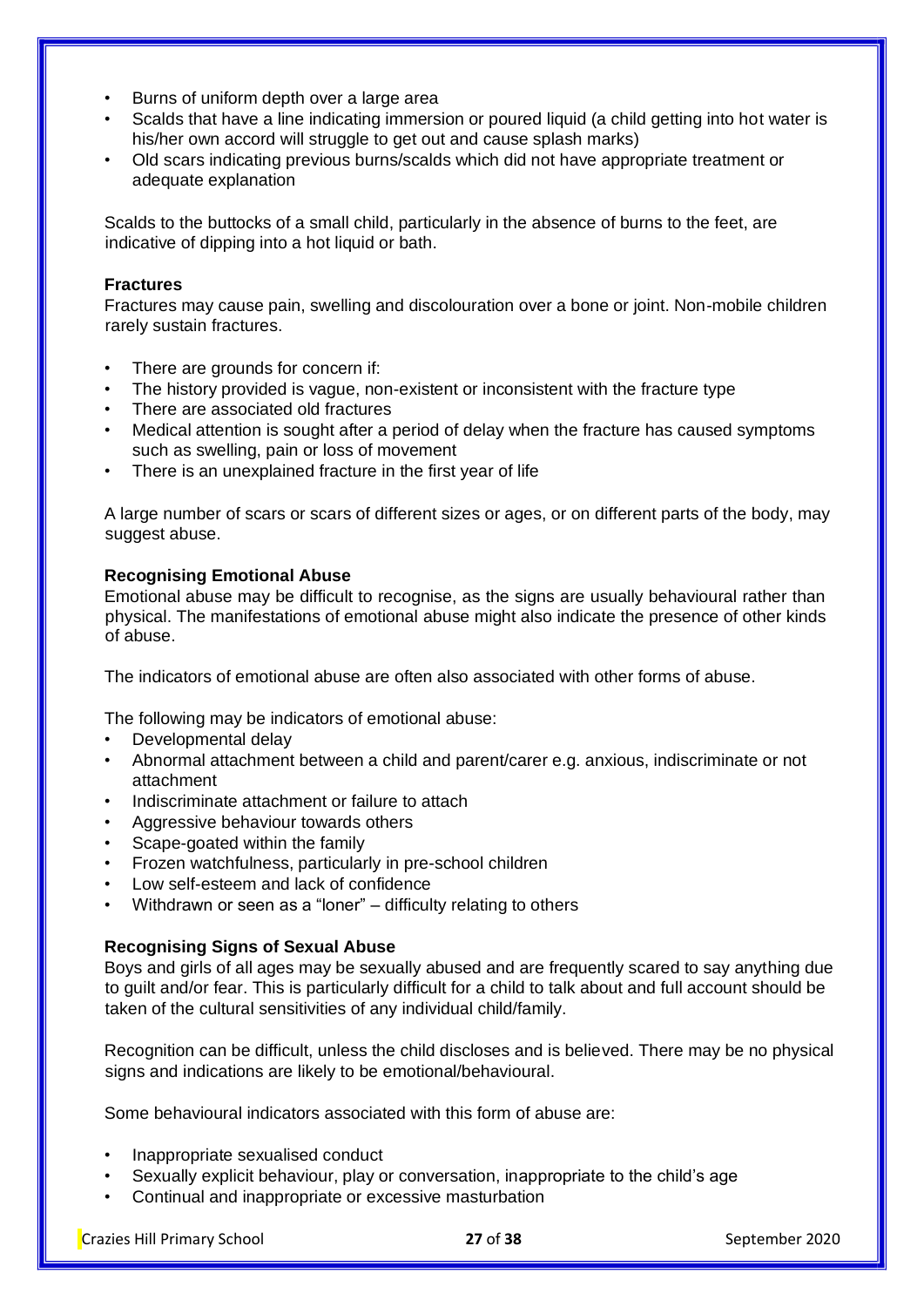- Self-harm (including eating disorder), self-mutilation and suicide attempts
- Involvement in prostitution or indiscriminate choice of sexual partners
- An anxious unwillingness to remove clothes e.g. for sports events (but this may be related to cultural norms or physical difficulties)
- Some physical indicators associated with this form of abuse are:
- Pain or itching of genital area
- Blood on underclothes
- Pregnancy in a younger girl where the identity of the father is not disclosed
- Physical symptoms such as injuries to the genital or anal area, bruising to buttocks, abdomen and thighs, sexually transmitted disease, presence of semen on vagina, anus, external genitalia or clothing

#### **Sexual Abuse by Young People**

The boundary between what is abusive and what is part of normal childhood or youthful experimentation can be blurred. The determination of whether behaviour is developmental, inappropriate or abusive will hinge around the related concepts of true consent, power imbalance and exploitation. This may include children and young people who exhibit a range of sexually problematic behaviour such as indecent exposure, obscene telephone calls, sexting, fetishism, bestiality and sexual abuse against adults, peers or children.

**Developmental Sexual Activity** encompasses those actions that are to be expected from children and young people as they move from infancy through to an adult understanding of their physical, emotional and behavioural relationships with each other. Such sexual activity is essentially information gathering and experience testing. It is characterised by mutuality and of the seeking of consent.

**Inappropriate Sexual Behaviour** can be inappropriate socially, in appropriate to development, or both. In considering whether behaviour fits into this category, it is important to consider what negative effects it has on any of the parties involved and what concerns it raises about a child or young person. It should be recognised that some actions may be motivated by information seeking, but still cause significant upset, confusion, worry, physical damage, etc. it may also be that the behaviour is "acting out" which may derive from other sexual situations to which the child or young person has been exposed.

If an act appears to have been inappropriate, there may still be a need for some form of behaviour management or intervention. For some children, educative inputs may be enough to address the behaviour.

Abusive sexual activity included any behaviour involving coercion, threats, aggression together with secrecy, or where one participant relies on an unequal power base.

#### **Assessment**

In order to more fully determine the nature of the incident the following factors should be given consideration. The presence of exploitation in terms of:

- **Equality**  consider differentials of physical, cognitive and emotional development, power and control and authority, passive and assertive tendencies
- **Consent**  agreement including all the following:
	- Understanding that is proposed based on age, maturity, development level, functioning and experience;
	- Knowledge of society's standards for what is being proposed;
	- Awareness of potential consequences and alternatives;
	- Assumption that agreements or disagreements will be respected equally;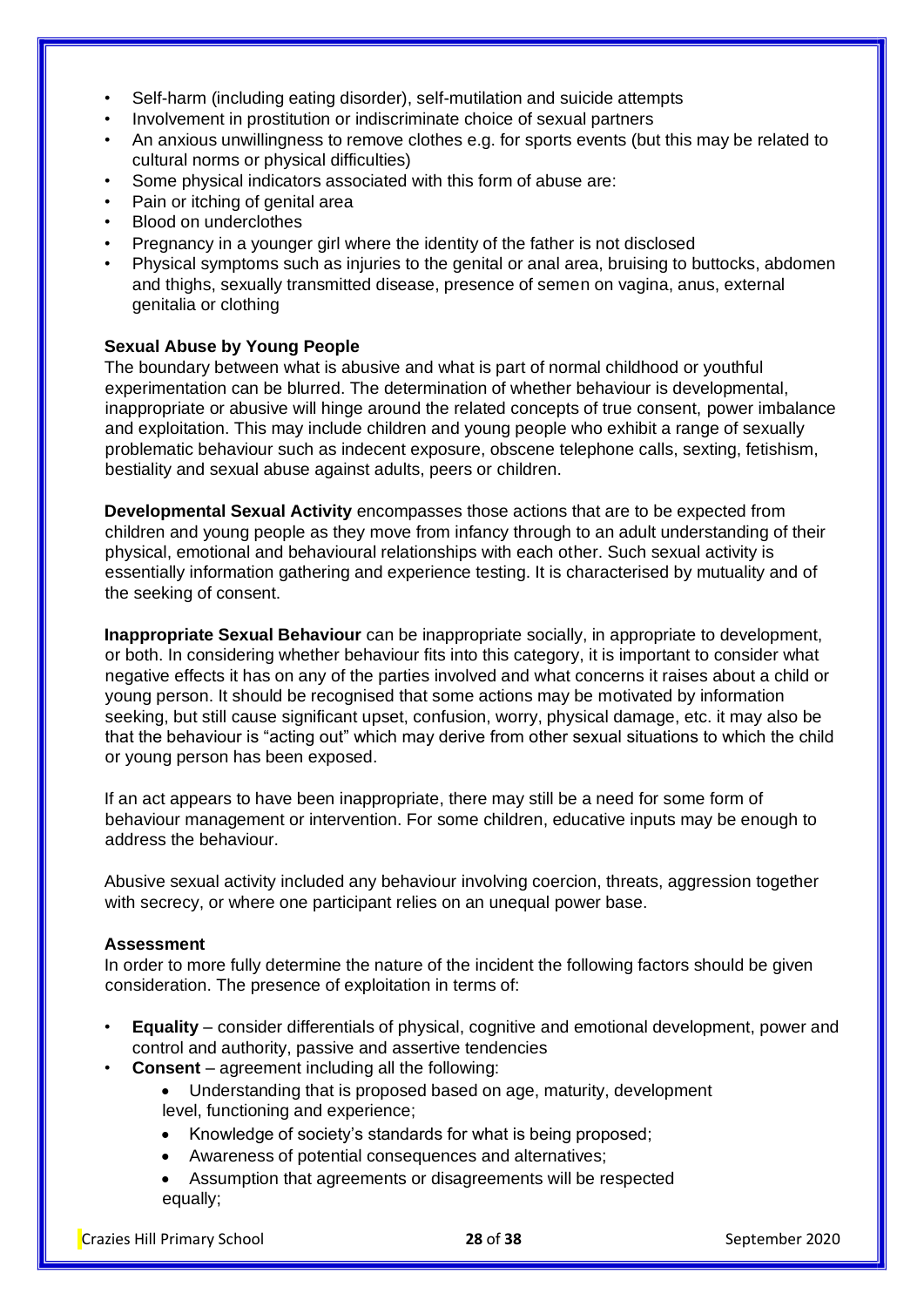- Voluntary decision;
- Mental competence.

**Coercion** – the young perpetrator who abuses may use techniques like bribing, manipulation and emotional threats of secondary gains and losses that is loss of love, friendship, etc. Some may use physical force, brutality or the threat of these regardless of victim resistance.

In evaluating sexual behaviour of children and young people, the above information should be used only as a guide. Further advice is available from the Referral and Assessment Team.

#### **Recognising Neglect**

Evidence of neglect is built up over a period of time and can cover different aspects of parenting. Indicators include:

- Failure by parents or carers to meet the basic essential needs e.g. adequate food, clothes, warmth, hygiene and medical care
- A child seen to be listless, apathetic and irresponsive with no apparent medical cause. Failure of child to grow within normal expected pattern, with accompanying weight loss
- Child thrives away from home environment
- Child frequently absent from school
- Child left with adults who are intoxicated or violent
- Child abandoned or left alone for excessive periods

The following list of indicators is not exhaustive or definitive but it does highlight common signs which can assist professionals in identifying children or young people who may be victims of sexual exploitation.

Signs include:

- underage sexual activity;
- inappropriate sexual or sexualised behaviour;
- sexually risky behaviour, 'swapping' sex;
- repeat sexually transmitted infections;
- in girls, repeat pregnancy, abortions, miscarriage;
- receiving unexplained gifts or gifts from unknown sources;
- having multiple mobile phones and worrying about losing contact via mobile;
- having unaffordable new things (clothes, mobile) or expensive habits (alcohol, drugs);
- changes in the way they dress;
- going to hotels or other unusual locations to meet friends;
- seen at known places of concern;
- moving around the country, appearing in new towns or cities, not knowing where they are;
- getting in/out of different cars driven by unknown adults;
- having older boyfriends or girlfriends;
- contact with known perpetrators;
- involved in abusive relationships, intimidated and fearful of certain people or situations;
- hanging out with groups of older people, or anti-social groups, or with other vulnerable peers;
- associating with other young people involved in sexual exploitation;
- recruiting other young people to exploitative situations;
- truancy, exclusion, disengagement with school, opting out of education altogether;
- unexplained changes in behaviour or personality (chaotic, aggressive, sexual);
- mood swings, volatile behaviour, emotional distress;
- self-harming, suicidal thoughts, suicide attempts, overdosing, eating disorders;
- drug or alcohol misuse;
- getting involved in crime;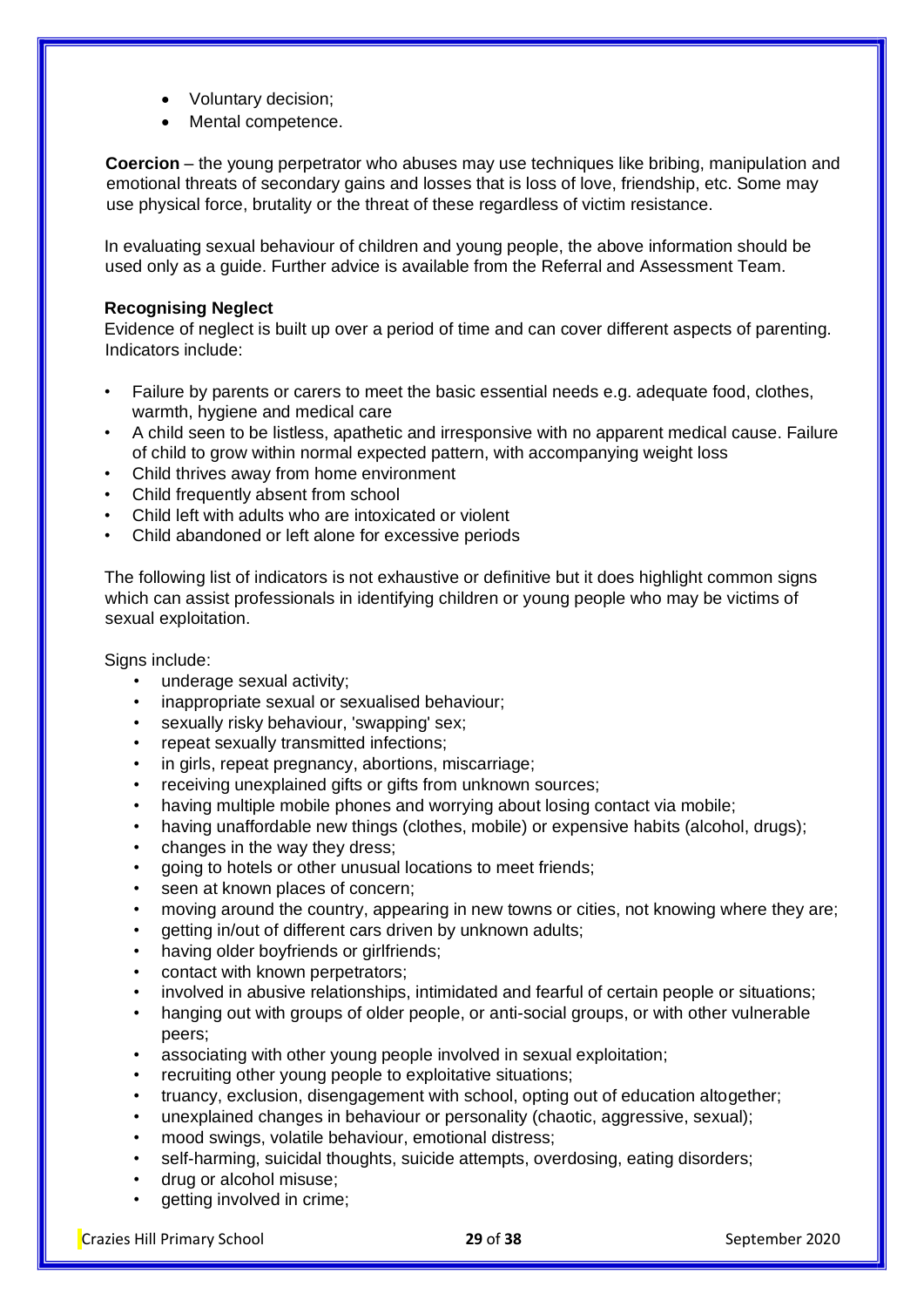- police involvement, police records;
- involved in gangs, gang fights, gang membership;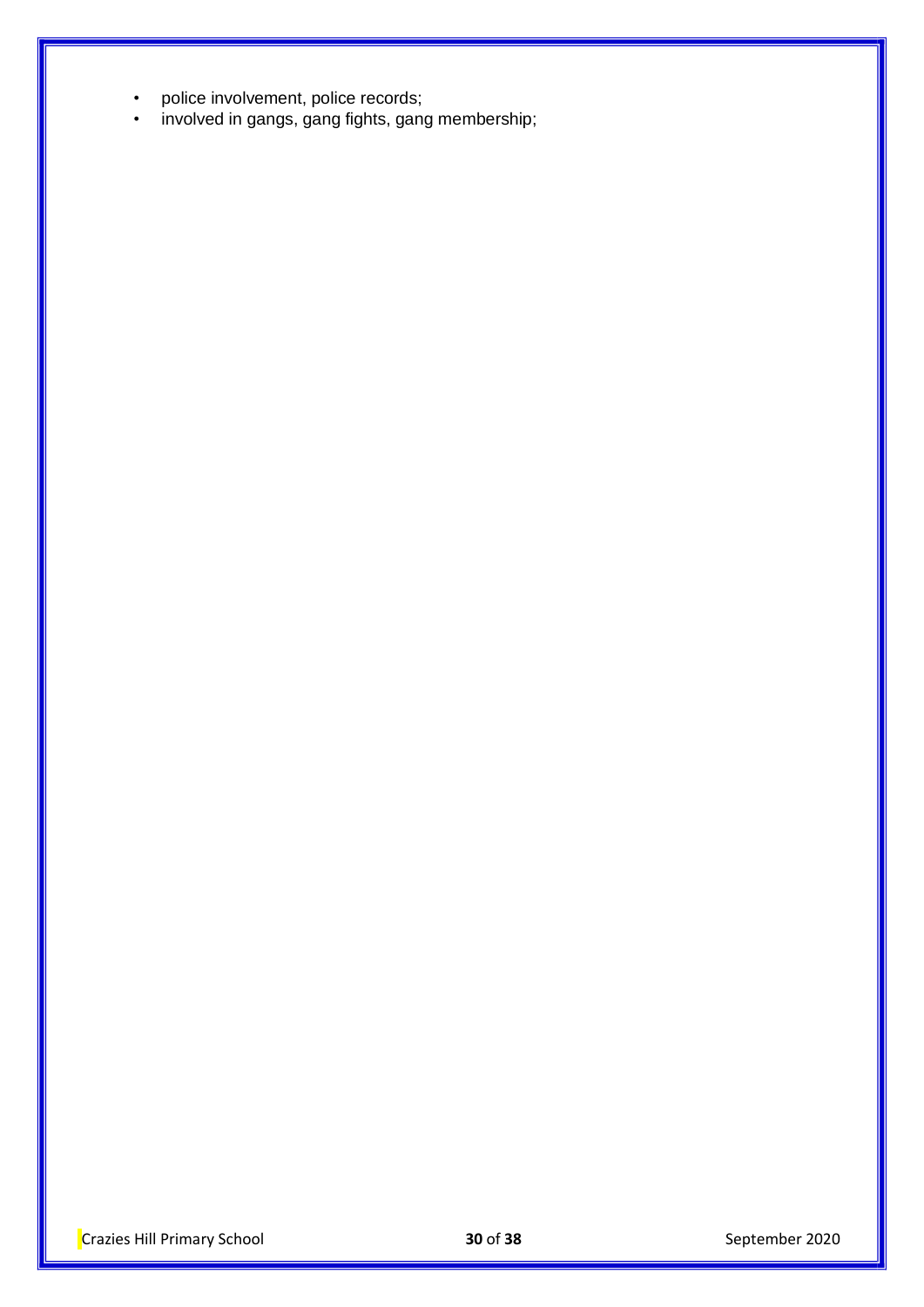#### **Appendix 4 Honour Based Abuse**

#### **So-called 'honour-based' abuse (including FGM and forced marriage)**

So-called 'honour-based' abuse (HBA) encompasses incidents or crimes committed to protect or defend the honour of the family and/or community, including FGM, forced marriage, and practices such as breast ironing.

Abuse committed in this context often involves a wider network of family or community pressure and can include multiple perpetrators.

All forms of HBA are abuse and will be handled and escalated as such. All staff will be alert to the possibility of a child being at risk of HBA or already having suffered it. If staff have a concern, they will speak to the DSL, who will activate local safeguarding procedures.

#### **Female Genital Mutilation (FGM)**

It is essential that staff are aware of FGM practices and the need to look for signs, symptoms and other indicators of FGM.

#### **What is FGM?**

It involves procedures that intentionally alter/injure the female genital organs for non-medical reasons.

4 types of procedure:

Type 1 Clitoridectomy – partial/total removal of clitoris

Type 2 Excision – partial/total removal of clitoris and labia minora

Type 3 Infibulation - entrance to vagina is narrowed by repositioning the inner/outer labia Type 4 all other procedures that may include: pricking, piercing, incising, cauterising and scraping the genital area.

Why is it carried out?

Belief that:

- FGM brings status/respect to the girl social acceptance for marriage;
- Preserves a girl's virginity;
- Part of being a woman / rite of passage:
- Upholds family honour;
- Cleanses and purifies the girl;
- Gives a sense of belonging to the community;
- Fulfils a religious requirement;
- Perpetuates a custom/tradition;
- Helps girls be clean / hygienic;
- Is cosmetically desirable;
- Mistakenly believed to make childbirth easier.

#### **Is FGM legal?**

FGM is internationally recognised as a violation of human rights of girls and women. It is **illegal** in most countries including the UK.

#### **Circumstances and occurrences that may point to FGM happening are:**

- Child talking about getting ready for a special ceremony;
- Family taking a long trip abroad;

Crazies Hill Primary School **31** of **38** September 2020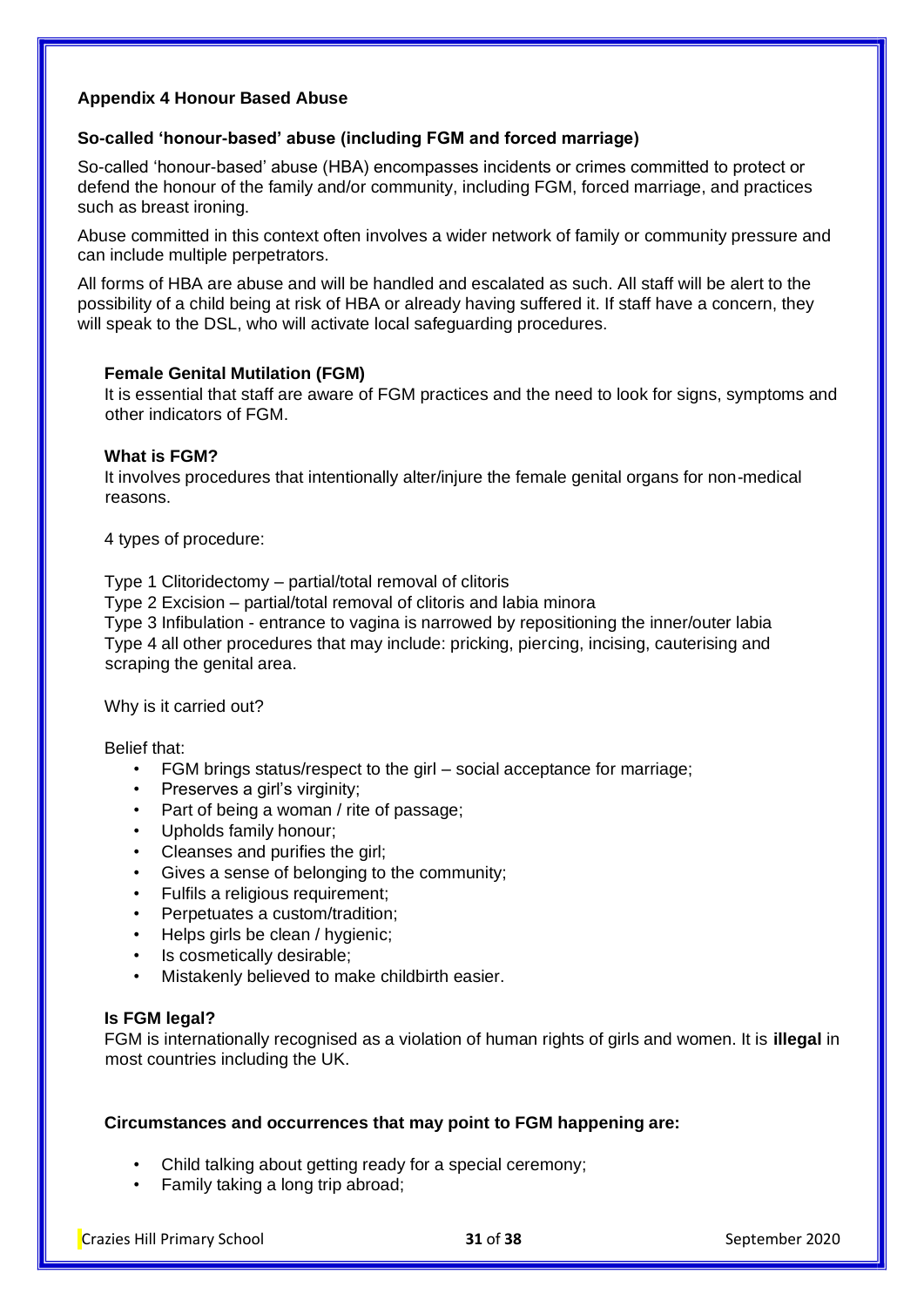- Child's family being from one of the 'at risk' communities for FGM (Kenya, Somalia, Sudan, Sierra Leon, Egypt, Nigeria, Eritrea as well as non-African communities including Yemeni, Afghani, Kurdistan, Indonesia and Pakistan);
- Knowledge that the child's sibling has undergone FGM;
- Child talks about going abroad to be 'cut' or to prepare for marriage.

Signs that may indicate a child has undergone FGM:

- Prolonged absence from school and other activities;
- Behaviour change on return from a holiday abroad, such as being withdrawn and appearing subdued;
- Bladder or menstrual problems;
- Finding it difficult to sit still and looking uncomfortable;
- Complaining about pain between the legs;
- Mentioning something somebody did to them that they are not allowed to talk about;
- Secretive behaviour, including isolating themselves from the group;
- Reluctance to take part in physical activity;
- Repeated urinal tract infection;
- Disclosure.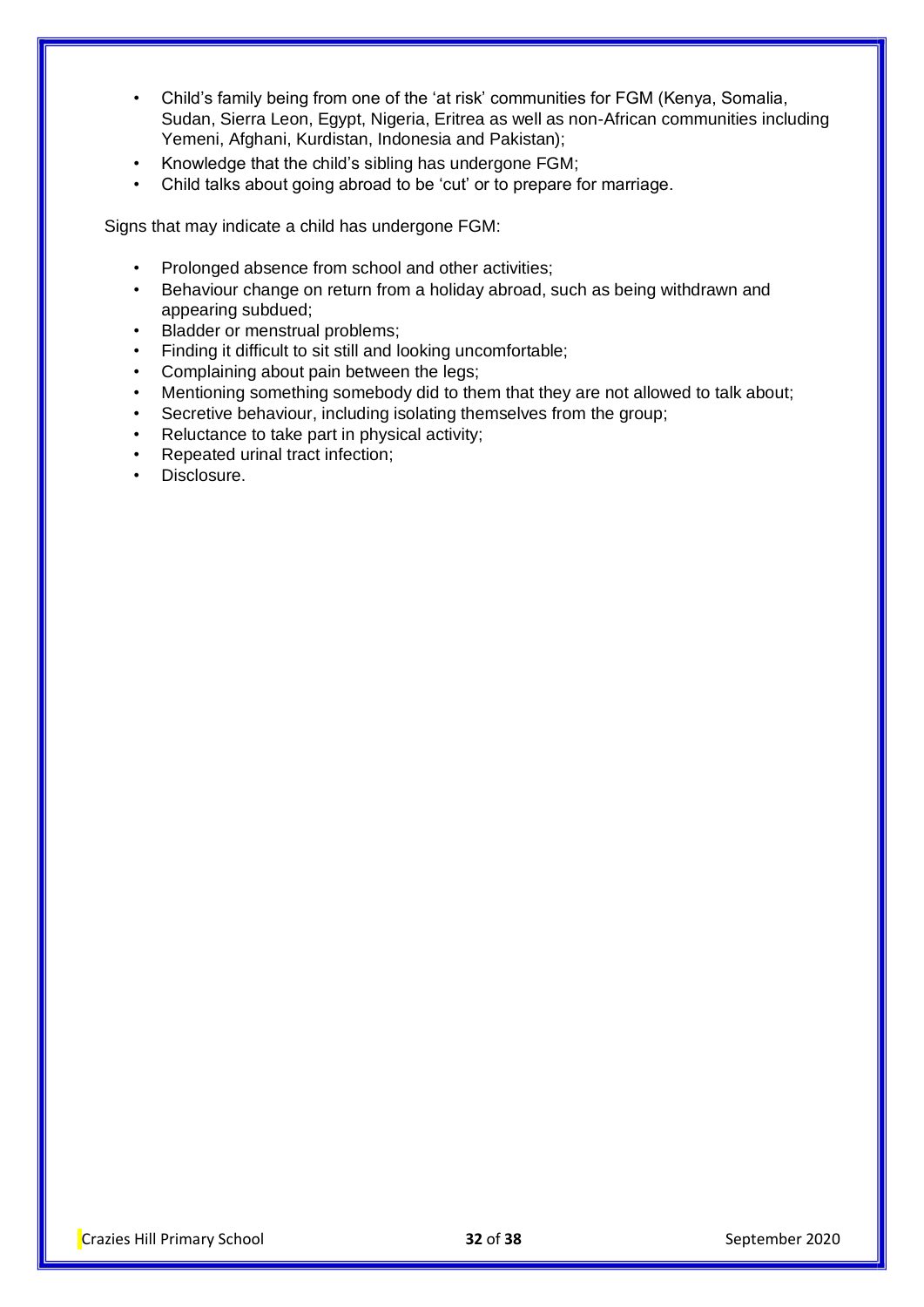#### **Appendix 5**

#### **Domestic Abuse**

#### **How does it affect children?**

Children can be traumatised by seeing and hearing violence and abuse. They may also be directly targeted by the abuser or take on a protective role and get caught in the middle. In the long term this can lead to mental health issues such as depression, self-harm and anxiety.

#### **What are the signs to look out for?**

Children affected by domestic abuse reflect their distress in a variety of ways. They may change their usual behaviour and become withdrawn, tired, start to wet the bed and have behavioural difficulties. They may not want to leave their house or may become reluctant to return. Others will excel, using their time in your care as a way to escape from their home life. None of these signs are exclusive to domestic abuse so when you are considering changes in behaviours and concerns about a child, think about whether domestic abuse may be a factor.

#### **Allegations of abuse made against other children**

Staff should recognise that children are capable of abusing their peers. There are different forms peer on peer abuse can take, but abuse is abuse and should never be tolerated or passed off as "banter" or "part of growing up". Peer on peer abuse can manifest itself in many ways. There are different gender issues that can be prevalent when dealing with peer on peer abuse. This could, for example, including children being sexually touched/assaulted or being subject to initiation/hazing type violence.

#### **Safeguarding is everyone's responsibility and if there are concerns regarding a child then contact:**

- The Senior Designated Person for Safeguarding or one of the Deputy Designated Persons;
- **999 if you believe a child is in immediate danger;**
- Early Help Hub (Children's Safeguarding and Social Care Team) Telephone 0118 908 8002 or email: triage@wokingham.gcsx.gov.uk;
- Emergency Duty Team out of office hours: telephone: 01344 786 543;
- Thames Valley Police: telephone: 101 non emergencies;
- NSPCC (National Society for the Prevention of Cruelty to Children) 24 Hour Helpline: 0808 800 5000.

#### **Child criminal exploitation**

Child criminal exploitation (CCE) is a form of abuse where an individual or group takes advantage of an imbalance of power to coerce, control, manipulate or deceive a child into criminal activity, in exchange for something the victim needs or wants, and/or for the financial or other advantage of the perpetrator or facilitator, and/or through violence or the threat of violence.

Indicators of CCE can include a child:

- Appearing with unexplained gifts or new possessions
- Associating with other young people involved in exploitation
- Suffering from changes in emotional wellbeing
- Misusing drugs and alcohol
- Going missing for periods of time or regularly coming home late
- Regularly missing school or education
- Not taking part in education

.

.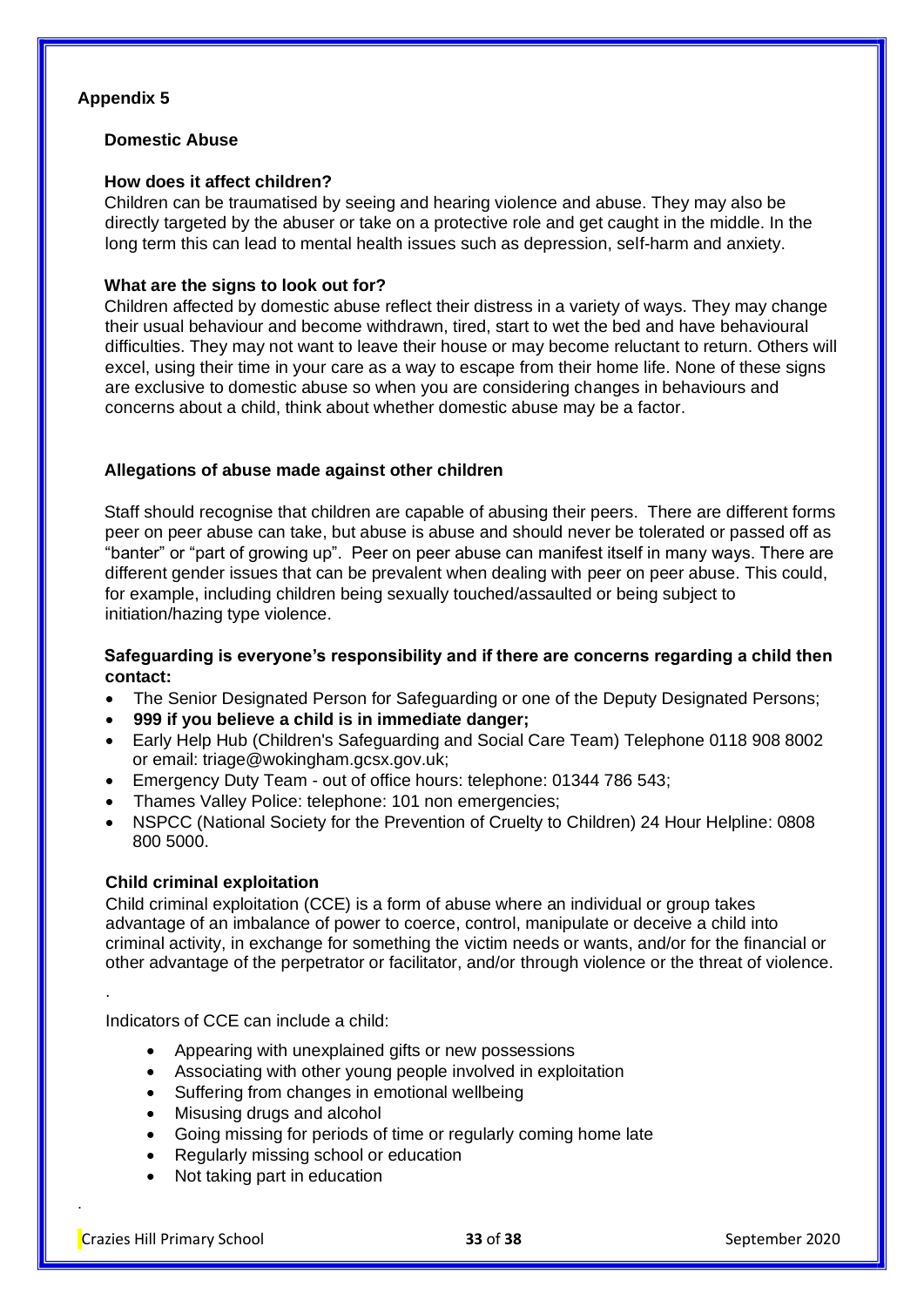#### **Appendix 6**

#### **Indicators of vulnerability to radicalisation**

- 1. Radicalisation refers to the process by which a person comes to support terrorism and extreme ideologies associated with terrorist groups.
- 2. Extremism is defined by the Government in the Prevent Strategy as:

Vocal or active opposition to fundamental British values, including democracy, the rule of law, individual liberty and mutual respect and tolerance of different faiths and beliefs. This is also includes calling for the death of members of our armed forces, whether in this country or overseas.

- 3. Extremism is defined by the Crown Prosecution Service as the demonstration of unacceptable behaviour by using any means or medium to express views which:
	- a. Encourage, justify or glorify terrorist violence in furtherance of particular beliefs;
	- b. Seek to provoke others to terrorist acts;
	- c. Encourage other serious criminal activity or seek to provoke others to serious criminal acts; or
	- d. Foster hatred which might lead to inter-community violence in the UK.
- 4. Terrorism is defined as an action that endangers or causes serious violence to a person/people; causes serious damage to property; or seriously interferes or disrupts an electronic system. The use or threat must be designed to influence the government or to intimidate the public and is made for the purpose of advancing a political, religious or ideological cause.
- 5. There is no such thing as a "typical extremist": those who become involved in extremist actions come from a range of backgrounds and experiences, and most individuals, even those who hold radical views, do not become involved in violent extremist activity.
- 6. Pupils may become susceptible to radicalisation through a range of social, personal and environmental factors - it is known that violent extremists exploit vulnerabilities in individuals to drive a wedge between them and their families and communities. It is vital that school staff are able to recognise those vulnerabilities.
- 7. Indicators of vulnerability include:
	- a. Identity Crisis the student / pupil is distanced from their cultural / religious heritage and experiences discomfort about their place in society;
	- b. Personal Crisis the student / pupil may be experiencing family tensions; a sense of isolation; and low self-esteem; they may have dissociated from their existing friendship group and become involved with a new and different group of friends; they may be searching for answers to questions about identity, faith and belonging;
	- c. Personal Circumstances migration; local community tensions; and events affecting the student / pupil's country or region of origin may contribute to a sense of grievance that is triggered by personal experience of racism or discrimination or aspects of Government policy;
	- d. Unmet Aspirations the student / pupil may have perceptions of injustice; a feeling of failure; rejection of civic life;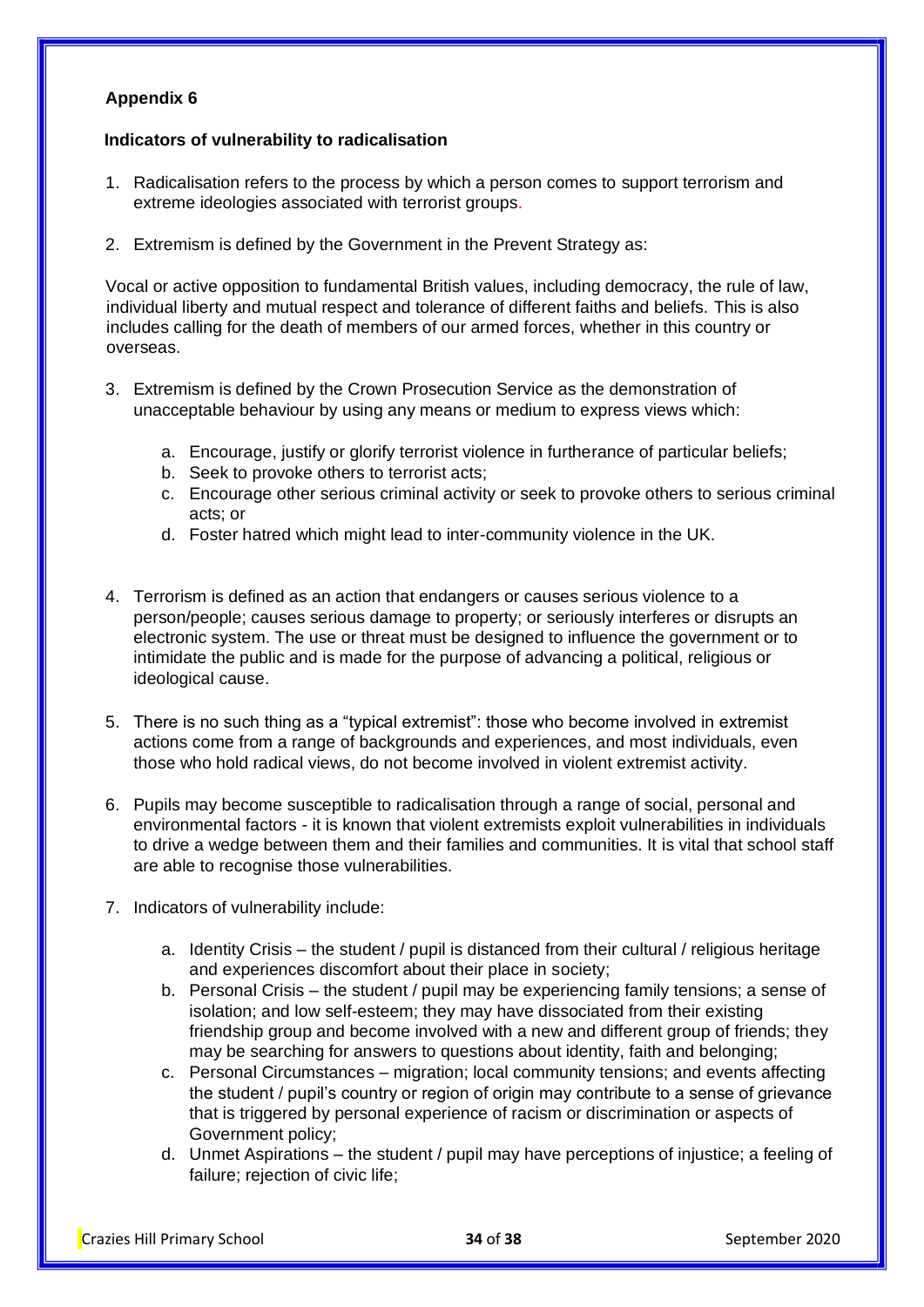- e. Experiences of Criminality which may include involvement with criminal groups, imprisonment, and poor resettlement / reintegration;
- f. Special Educational Need students / pupils may experience difficulties with social interaction, empathy with others, understanding the consequences of their actions and awareness of the motivations of others.
- 8. However, this list is not exhaustive, nor does it mean that all young people experiencing the above are at risk of radicalisation for the purposes of violent extremism.
- 9. More critical risk factors could include:
	- a. Being in contact with extremist recruiters;
	- b. Accessing violent extremist websites, especially those with a social networking element;
	- c. Possessing or accessing violent extremist literature;
	- d. Using extremist narratives and a global ideology to explain personal disadvantage;
	- e. Justifying the use of violence to solve societal issues;
	- f. Joining or seeking to join extremist organisations; and
	- g. Significant changes to appearance and / or behaviour;
	- h. Experiencing a high level of social isolation resulting in issues of identity crisis and / or personal crisis.

The Department of Education guidance The Prevent Duty can be accessed via this link: [https://www.gov.uk/government/publications/protecting-children-from-radicalisation-the](https://www.gov.uk/government/publications/protecting-children-from-radicalisation-the-prevent-duty)[preventhttps://www.gov.uk/government/publications/protecting-children-from-radicalisation-the](https://www.gov.uk/government/publications/protecting-children-from-radicalisation-the-prevent-duty)[prevent-dutyduty](https://www.gov.uk/government/publications/protecting-children-from-radicalisation-the-prevent-duty)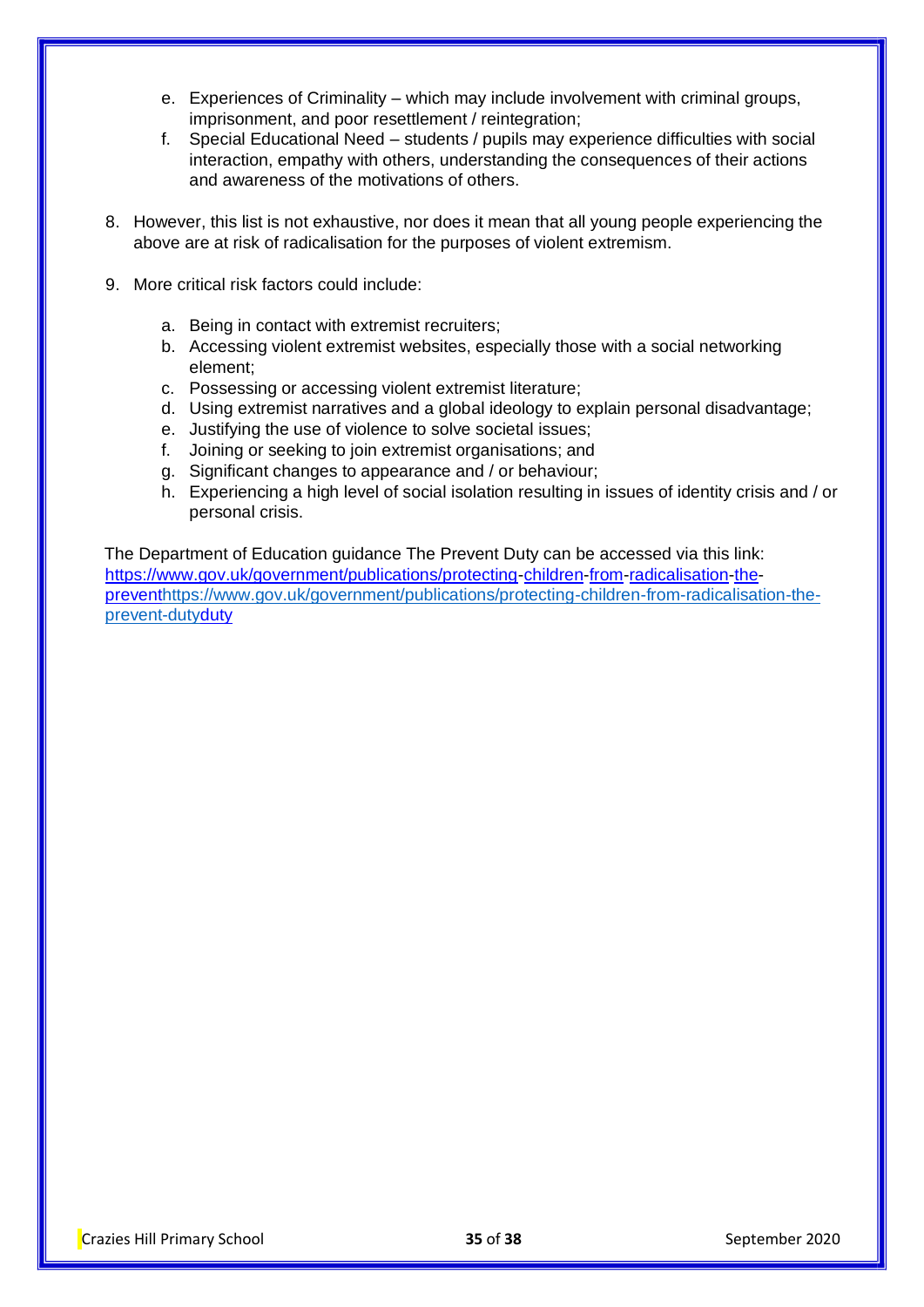# **Appendix 7**

# **Procedure for dealing with allegations**

In the event of an allegation, the Executive Headteacher/Headteacher (or chair of governors where the Executive Headteacher/Headteacher is the subject of the allegation) – the 'case manager' – will take the following steps:

- Inform the CEO of the Trust and then discuss the allegation with the LADO.
- Inform the accused individual of the concerns or allegations and likely course of action as soon as possible after speaking to the designated Person (and the police or children's social care services, where necessary).
- In partnership with the Trust consider whether suspension of the individual from contact with children at the school is justified or whether alternative arrangements should be considered.
- Advice should be sought from the school's HR adviser and CEO whether immediate suspension is considered necessary. The school should document the rationale and use model letters from the HR provider and work within the HR timeframes.
- **If it is decided that no further action is to be taken** in regard to the subject of the allegation or concern, record this decision and the justification for it and agree with the school's HR provider and Senior Designated Person what information should be put in writing to the individual.
- **If it is decided that further action is needed**, take steps as agreed with the school's HR provider and Senior Designated Person to initiate the appropriate action in school and/or liaise with the police and/or children's social care services as appropriate
- Provide effective support for the individual facing the allegation or concern, including appointing a named representative to keep them informed of the progress of the case and considering what other support is appropriate. This information should be contained in the model letters from the school's HR Provider.
- Inform the parents or carers of the child/children involved about the allegation as soon as possible if they do not already know (following agreement with children's social care services and/or the police, if applicable). Ensure that confidentiality is maintained throughout the process.
- It may be necessary to make a referral to the DBS where it is thought that the individual facing the allegation or concern has engaged in conduct that harmed or is likely to harm a child, or if the individual otherwise poses a risk of harm to a child. **THIS MUST BE AGREED WITH THE CEO** acting on behalf of the Trust.

If the school is made aware that the secretary of state has made an interim prohibition order in respect of an individual, we will immediately suspend that individual from teaching, pending the findings of the investigation by the Teaching Regulation Agency.

Where the police are involved, wherever possible the Trust will ask the police at the start of the investigation to obtain consent from the individuals involved to share their statements and evidence for use in the school's disciplinary process, should this be required at a later point.

#### **Additional considerations for supply staff**

If there are concerns or an allegation is made against someone not directly employed by the school, such as supply staff provided by an agency, we will take the actions below in addition to our standard procedures.

The school will not decide to stop using a supply teacher due to safeguarding concerns without finding out the facts and liaising with our local authority designated Person to determine a suitable outcome

 The Trust will discuss with the agency whether it is appropriate to suspend the supply teacher, or redeploy them to another part of the school, while the school carries out the investigation

 The school will involve the agency fully, but the school will take the lead in collecting the necessary information and providing it to the local authority designated Person as required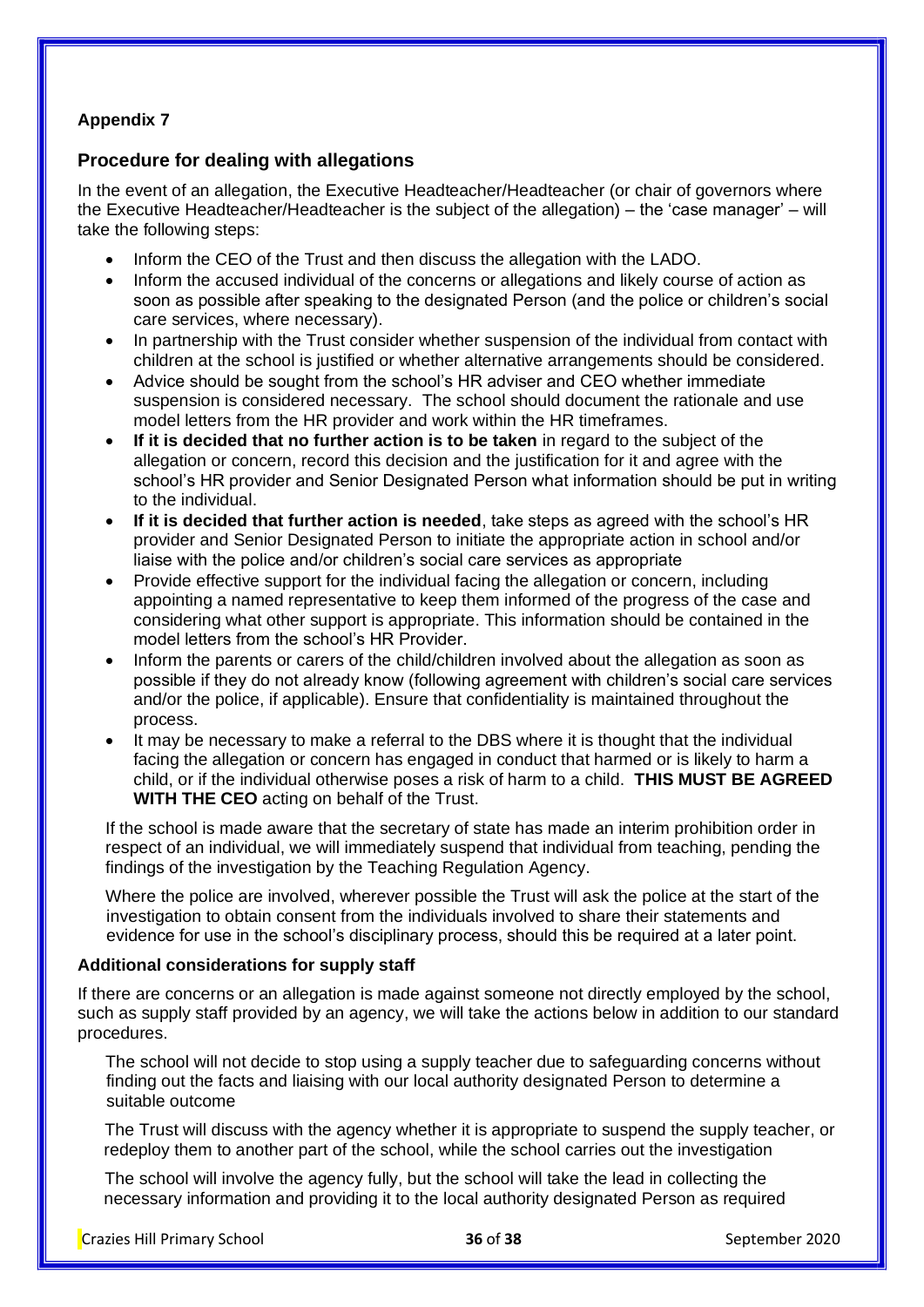The Trust will address issues such as information sharing, to ensure any previous concerns or allegations known to the agency are taken into account (we will do this, for example, as part of the allegations management meeting or by liaising directly with the agency where necessary)

When using an agency, the school will inform them of its process for managing allegations, and keep them updated about its policies as necessary, and will invite the agency's HR manager or equivalent to meetings as appropriate.

All Timescales need to be in line with the Trust's HR Policies